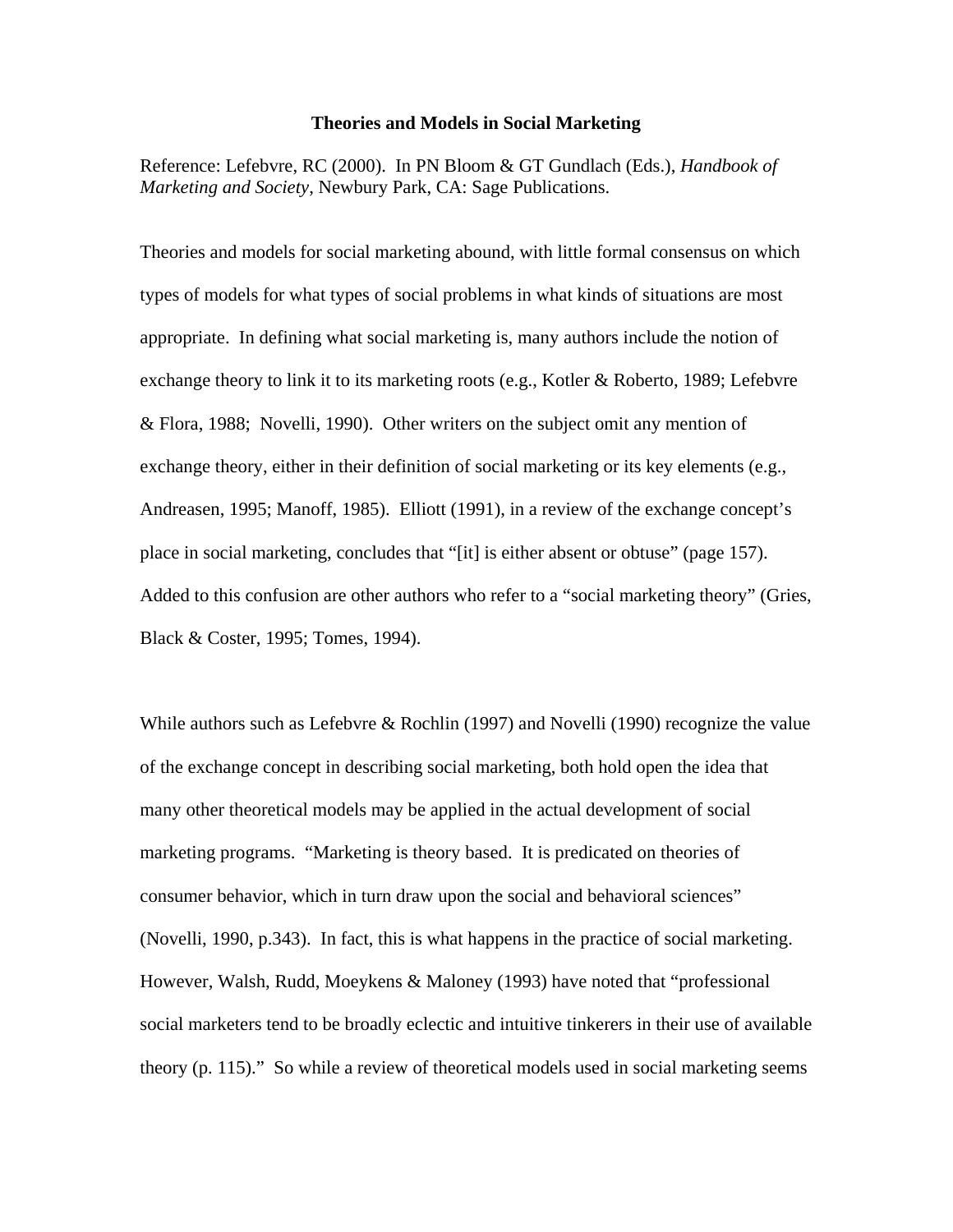relevant to advance the field, it is also speculative as well. Many social marketers do not report on their work in professional journals or at conferences, and of those who do, only a few focus on the theoretical models that impacted their judgments on selection of target audiences, questions posed during formative research studies, strategies selected, how program elements were selected and developed, what outcomes were intended and how they were measured.

The theories selected for review reflect the author's own experience and interaction with a broad array of social marketers and social marketing programs. The theories also reflect a public health bias in that most social marketing programs in this field are usually designed by people with advanced degrees in social and behavioral science advancing public health goals – not by people with training in other fields such as business management or economics or focusing on other issues (environment, education, justice, for instance). As a benchmark, a review of the most commonly used theories and models in 497 health education/health promotion articles over a two-year period found that the health belief model, social cognitive theory, theory of reasoned action, community organization, stages of change and social marketing were the most frequent cited ones among the 67% of cases where theories or models were mentioned at all (Glanz, Lewis & Rimer, 1997, p. 29). While this review highlights the most commonly used theories among health educators, it is not necessarily reflective of which theories are utilized in social marketing programs. Given the caveats expressed earlier, this chapter will focus on the more commonly mentioned theories and models in social marketing programs including: health belief model, the related theory of reasoned action,, social cognitive theory, the transtheoretical model of behavior change (or "stages of change"), diffusion of innovations and an overview of other models/theories mentioned or used in specific contexts.

Health Belief Model (HBM)

As noted above, this is one of the most widely used theories among public health practitioners, and many of its major tenets have found their way into numerous social marketing projects. HBM was originally designed to explain why people did not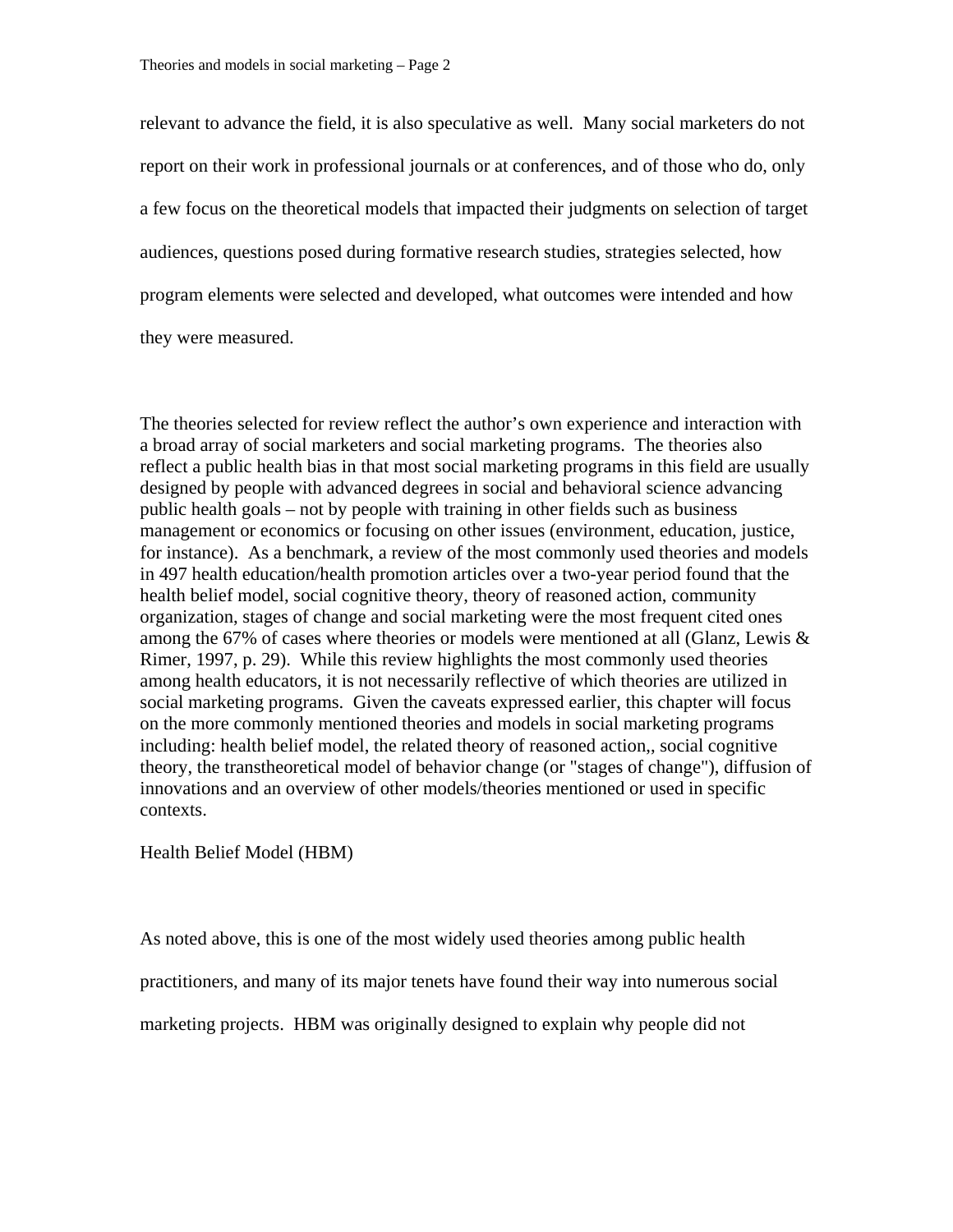participate in programs to prevent or detect diseases. The core components of HBM include:

- ♦ Perceived susceptibility: the subjective perception of risk of developing a particular health condition.
- ♦ Perceived severity: feelings about the seriousness of the consequences of developing a specific health problem.
- ♦ Perceived benefits: beliefs about the effectiveness of various actions that might reduce susceptibility and severity (the latter two taken together are labeled "threat').
- ♦ Perceived barriers: potential negative aspects of taking specific actions.
- ♦ Cues to action: bodily or environmental events that trigger action.

More recently, HBM has been appended to include the notion of self-efficacy as another predictor of health behaviors – especially more complex ones in which lifestyle changes must be maintained over time (Strecher & Rosenstock, 1997). A wide variety of demographic, social, psychological and structural variables may also impact an individual's perceptions and, indirectly, their health-related behaviors. Some of the more important ones include educational attainment, age, gender, socioeconomic status and prior knowledge.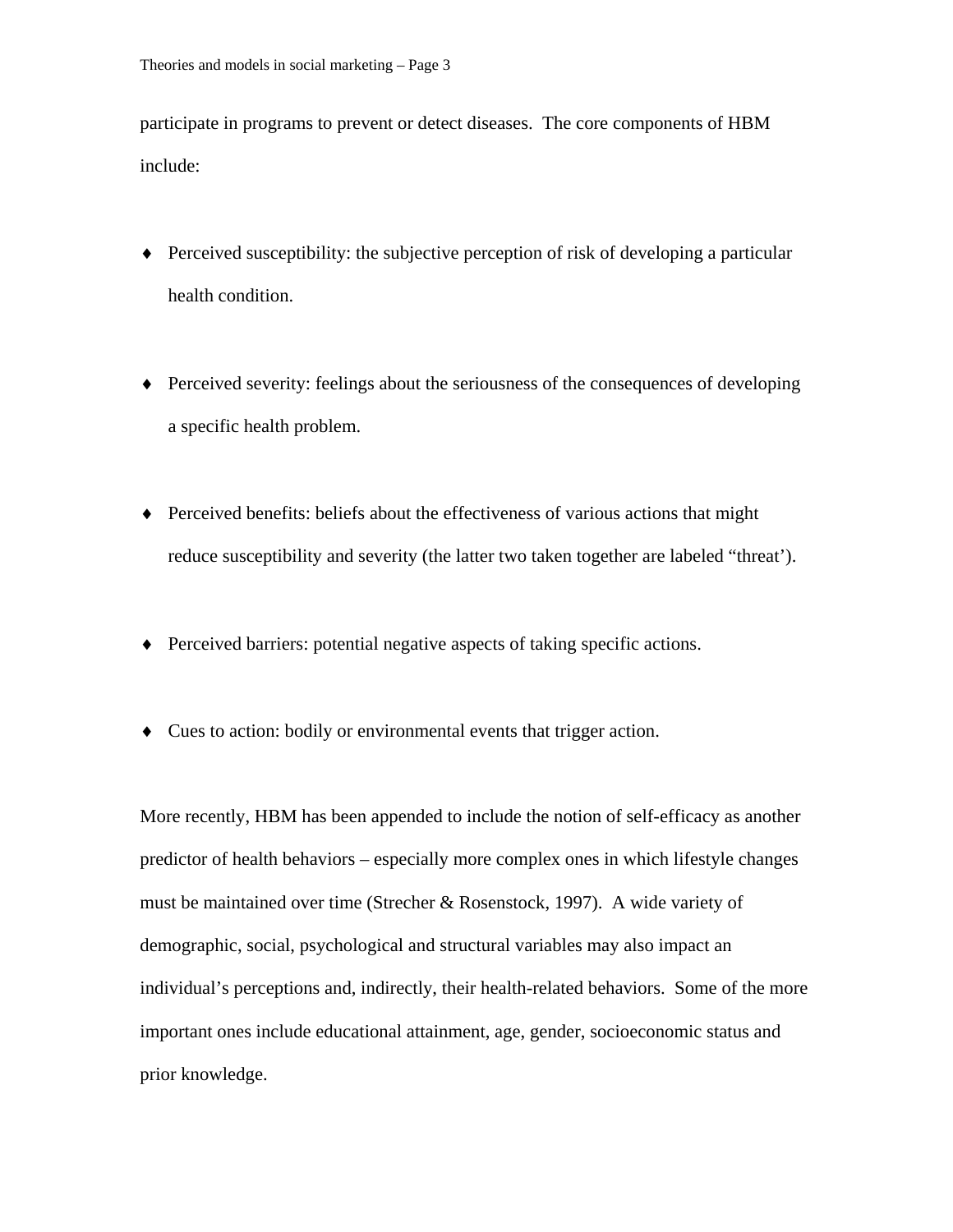HBM has been one of the more empirically studied theoretical models. A 1984 review of this research (Janz & Becker, 1984), conducted across numerous health and screening behaviors (for example, receiving flu shots, practicing breast self-examinations, using seat belts, attending screening programs), found not only substantial support for the model, but that the "perceived barriers" component was the strongest predictor across studies and behaviors. Among studies that looked at sick-role behaviors (such as compliance with medication regimens, self-help behaviors among people with diabetes), "perceived benefits" proved to be the strongest predictor of engaging in health behaviors. As social marketers make choices about the theoretical models they use in their program, this finding of different predictors of different types of behaviors needs to be heeded so that a particular theory or model is not misapplied.

For social marketing research and practice, HBM becomes a salient theoretical model when addressing issues for "at risk" populations who may not perceive themselves as such. Issues of fear- or anxiety-arousing messages often take place within the context of increasing perceived threat. The HBM components of barriers and benefits seem to be common issues addressed by many social marketing programs, especially in price and placement decisions. And finally, though the less researched of all the components, the "cues to action" component is another piece of HBM many social marketing programs attempt to address either explicitly or implicitly.

Theory of Reasoned Action (TRA)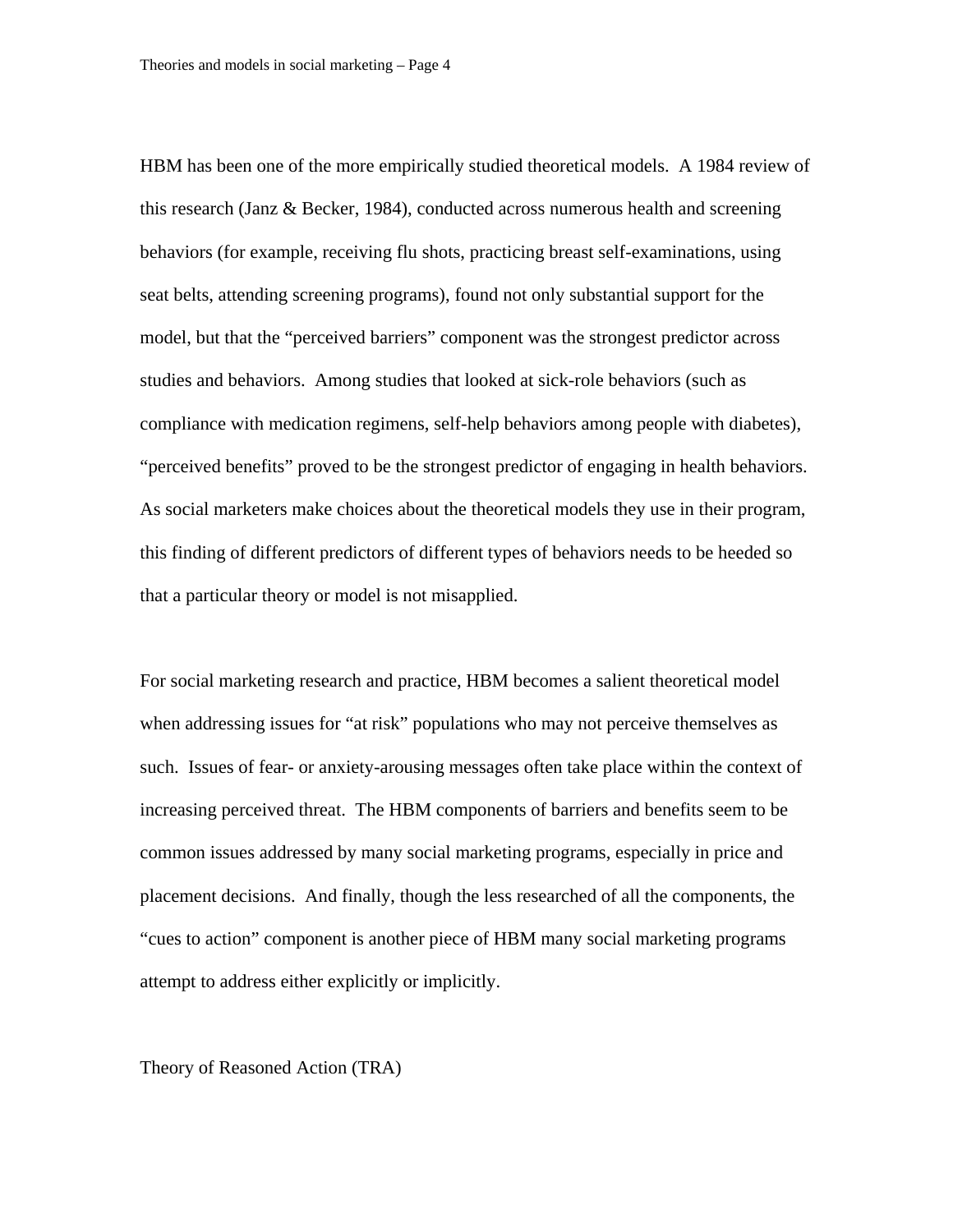TRA organizes itself around the constructs of behavioral and normative beliefs, attitudes, intentions and behavior. An extension of TRA, the Theory of Planned Behavior (TPB) adds the additional construct of self-efficacy – one's perceived control over performance of the behavior. In TRA, the most important predictor of subsequent behavior is one's intention to act. This behavioral intention is influenced by one's attitude toward engaging in the behavior and the subjective norm one has about the behavior. Attitude, in turn, is determined by one's beliefs about both the outcomes and attributes associated with the behavior. Subjective norms are based on one's normative beliefs that reflect how significant referent people apprise the behavior – positively or negatively. Referents may range from one's family, to one's physician, peers or models. The TPB adds the additional construct of perceived behavioral control that is determined by one's "control beliefs" (the presence or absence of resources and impediments to engage in the behavior) and "perceived power" – the weighting of each resource and barrier.

In their review of TRA and TPB, Montano, Kasprzk and Taplin (1997) "cannot stress enough the importance of conducting in-depth, open-ended elicitation interviews to identify the behavioral outcomes, referents, and facilitators and constraints that are relevant to the particular behavior and population" (p. 109). These elicitation interviews are conducted in the early planning stages of the project and usually include 15-20 participants equally divided between those currently or planning to engage in the behavior and those that are not. They note that TRA/TPB provide a framework for these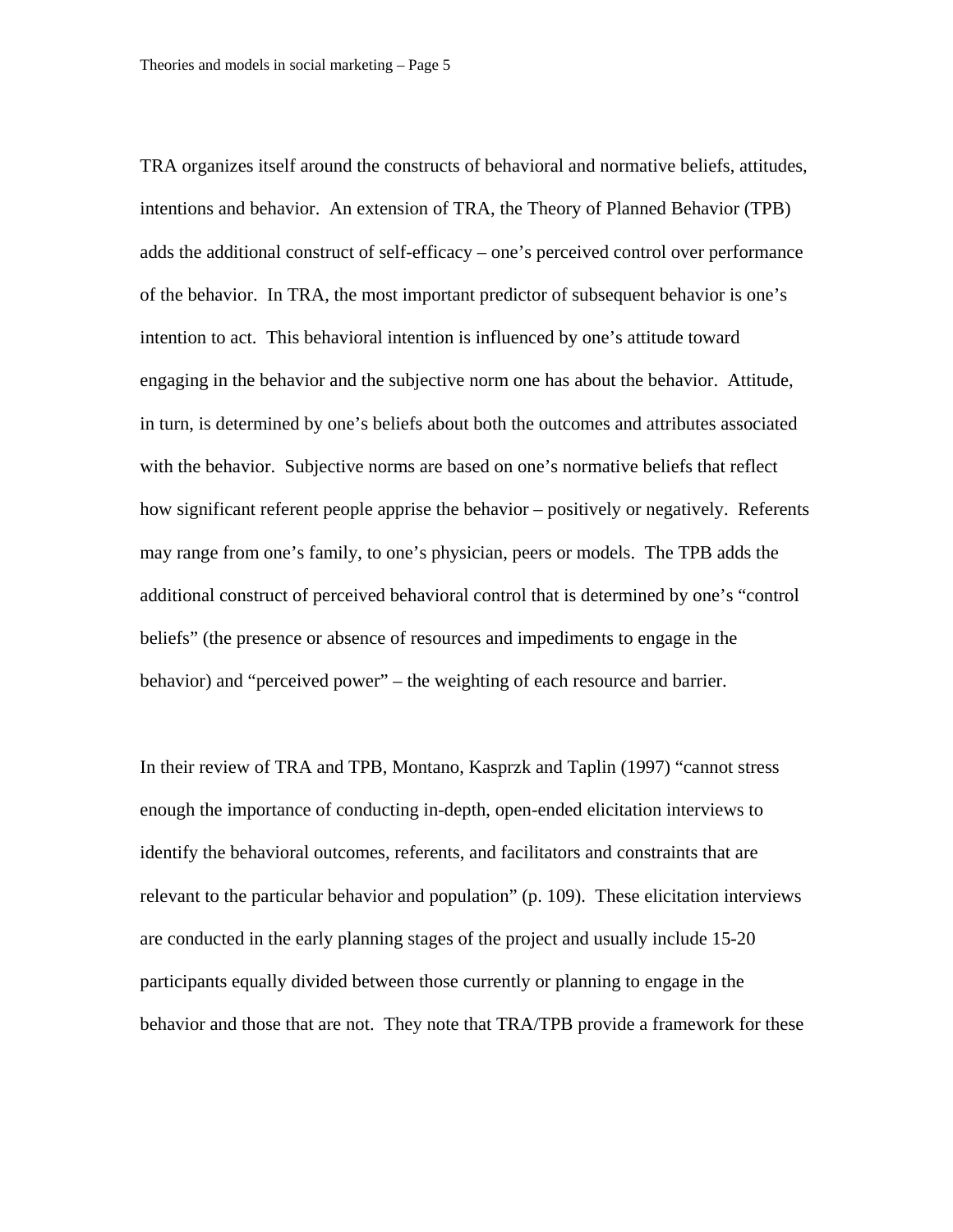interviews that programs should focus on to ascertain what beliefs should be the focus of intervention efforts.

Social marketers often employ TRA and TPB, although it is most often implicit and incomplete. Subjective norms and referents, for example, are often the focus of social marketing programs (such as teen tobacco use prevention) even though the theoretical model may not be familiar to the planners. While we see great attention given to this half of the TRA "equation", one rarely sees the same level of concern given to how to change the attitudes toward the behavior itself. One exception was the "5 A Day for Better Health" program (Sutton, Balch & Lefebvre, 1995) where formative research discovered that the target audience perceived people who ate 5 servings of fruits and vegetables a day as less capable, dependable, gentle and friendly than themselves. This insight helped the program planners design and develop materials that could counter these negative attitudes as they fashioned the image of the program.

## Social Cognitive Theory (SCT)

SCT explains behavior in terms of triadic reciprocality ("reciprocal determinism") in which behavior, cognitive and other interpersonal factors, and environmental events all operate as interacting determinants of each other. In contrast to the previous theoretical models, SCT explicitly recognizes that behavior is not determined by just intrinsic factors, or that an individual is a product of their environment, but that he/she has an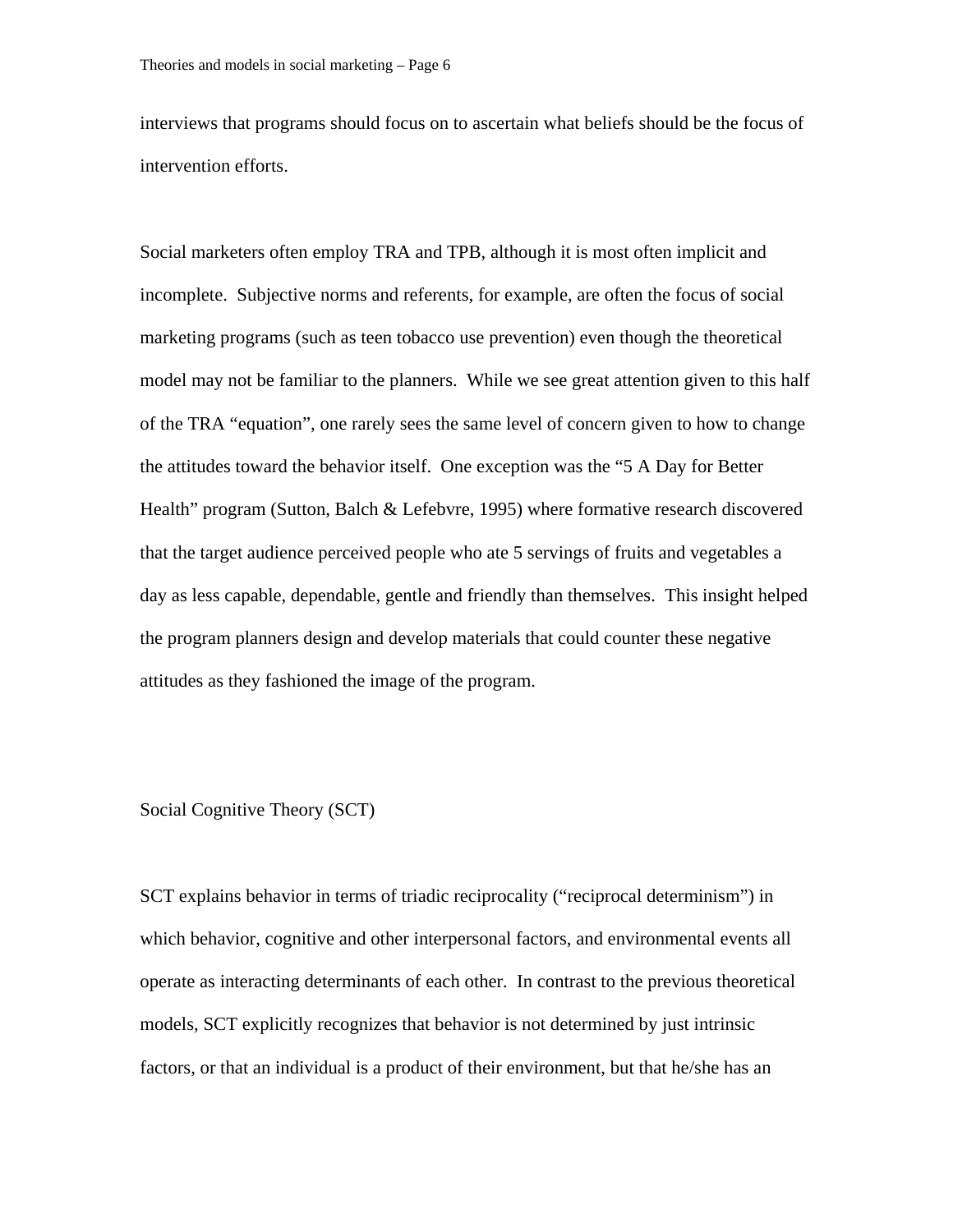influence on what they do, their personal characteristics, how they respond to their environment, and indeed, what their environment is. Changes in any of these three factors are hypothesized to render changes in the others.

One of the key concepts in SCT is an environmental variable: observational learning. In contrast to earlier behavioral theories, SCT views the environment as not just one that reinforces or punishes behaviors, but it also provides a milieu where one can watch the actions of others and learn the consequences of those behaviors. Processes governing observational learning include:

- Attentional: gaining and maintaining attention
- Retention: being remembered
- Production: reproducing the observed behavior
- Motivational: being stimulated to produce the behavior

Other core components of SCT include:

- Self-efficacy: a judgment of one's capability to accomplish a certain level of performance.
- Outcome expectation: a judgment of the likely consequence such behavior will produce.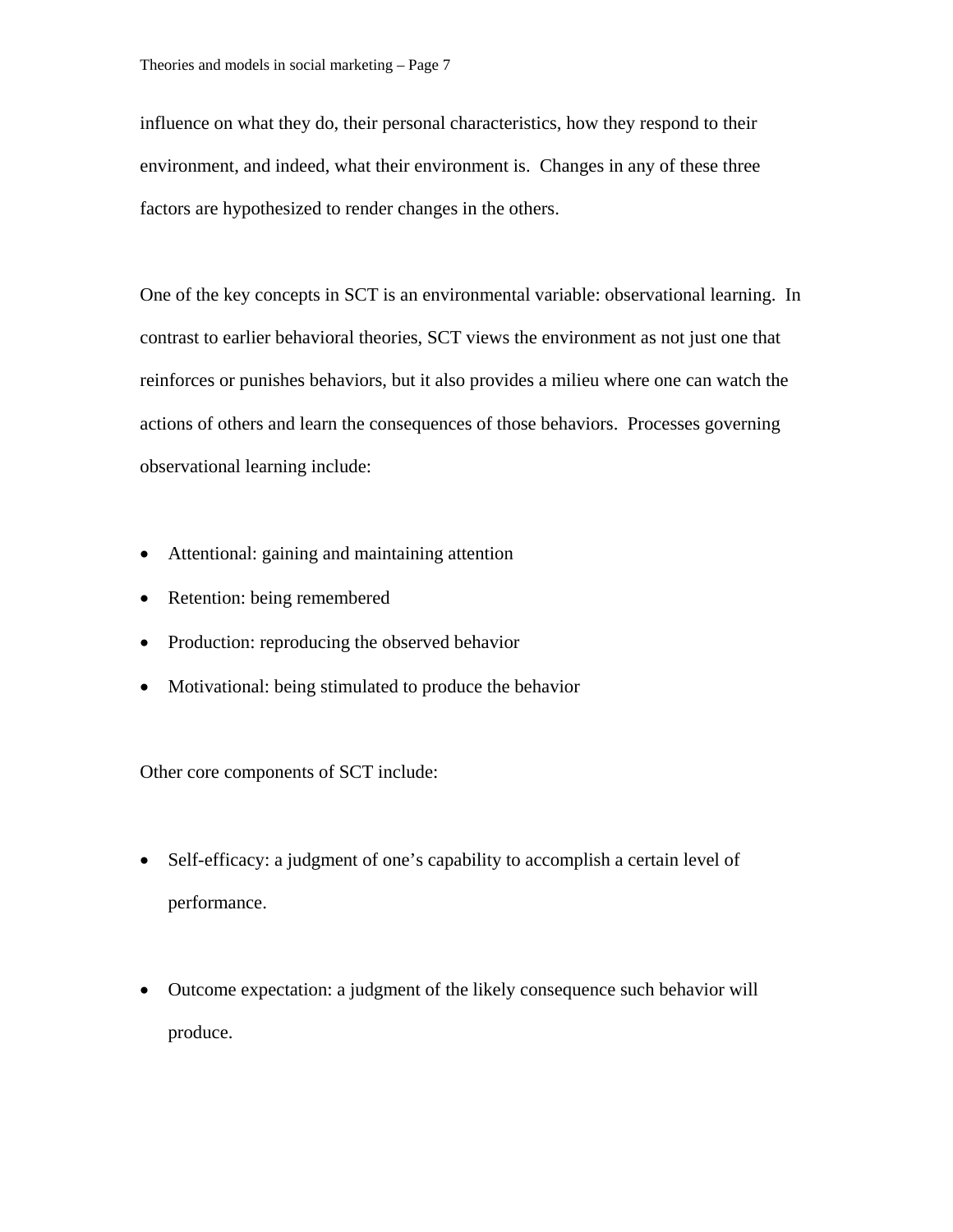- Outcome expectancies: the value placed on the consequences of the behavior.
- Emotional coping responses: strategies used to deal with emotional stimuli including psychological defenses (denial, repression), cognitive techniques such as problem restructuring, and stress management.
- Enactive learning: learning from the consequences of one's actions (versus observational learning).
- Rule learning: generating and regulating behavioral patterns, most often achieved through vicarious processes and capabilities (versus direct experience).
- Self-regulatory capability: much of behavior is motivated and regulated by internal standards and self-evaluative reactions to their own actions.

SCT is viewed as one of the more comprehensive efforts to explain human behavior (Baranowski, Perry & Parcel, 1997). Its focus on reciprocal determinism and selfefficacy (the latter, as we have seen, has been adopted by other theoretical models as well) give social marketers a strong theoretical base from which to launch environmental interventions that complement individually-focused ones such as with the Team Nutrition program for  $4<sup>th</sup>$  graders (Lefebvre, Olander & Levine, 1999). A major finding of this research project was that it was the number of different channels through which children were exposed to Team Nutrition messages, rather than any particular component, that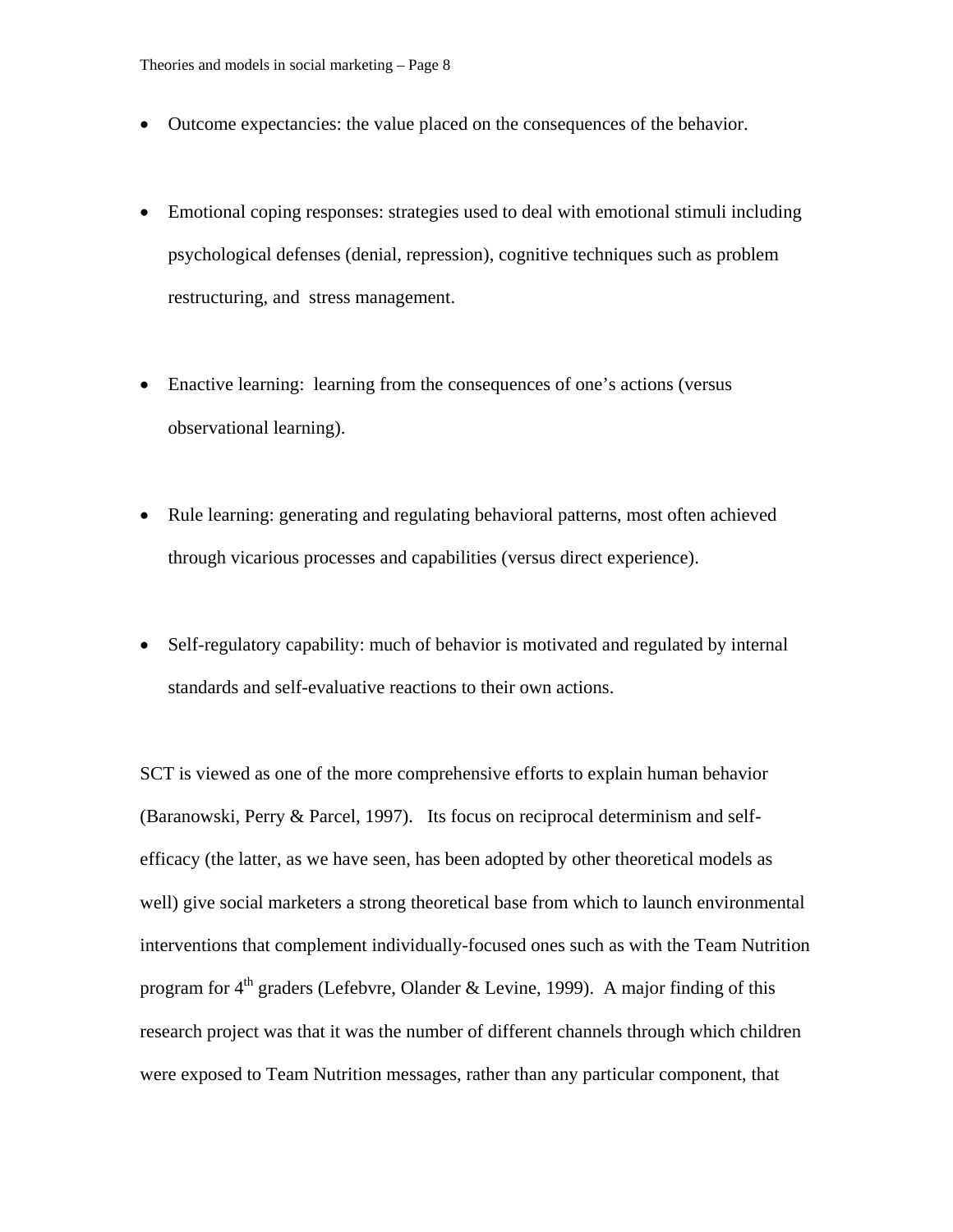was most predictive of self-reported behavior change. SCT also reminds program planners to assess the audience's perception of their ability to perform the desired behavior, the anticipated consequences of that action, and the value they place on that consequence. The theory also underlies many attempts to model new behaviors for our target audience, and that attention, retention, production and motivational processes must all be addressed for effective learning and performing of new behaviors.

## The Transtheoretical Model of Health Behavior Change

This model, popularly known as "stages of change", has become one of the more often used models in social marketing programs. Although this model was being applied by social marketing programs in the early 1990's to increase physical activity levels of community residents (Marcus, Banspach, Lefebvre, Rossi, Carleton & Abams, 1992), its incorporation by Andreasen as the theoretical model for *Marketing Social Change* (1995) no doubt has influenced its adoption by many social marketing practitioners.

The model emerged from an analysis of leading theories of psychotherapy and behavior change in which ten distinct processes of change were identified. These processes then suggest certain types of interventions that will be most appropriate for moving people through six specific stages of change. Some of the processes identified by Prochaska and Vilicer (1997) include: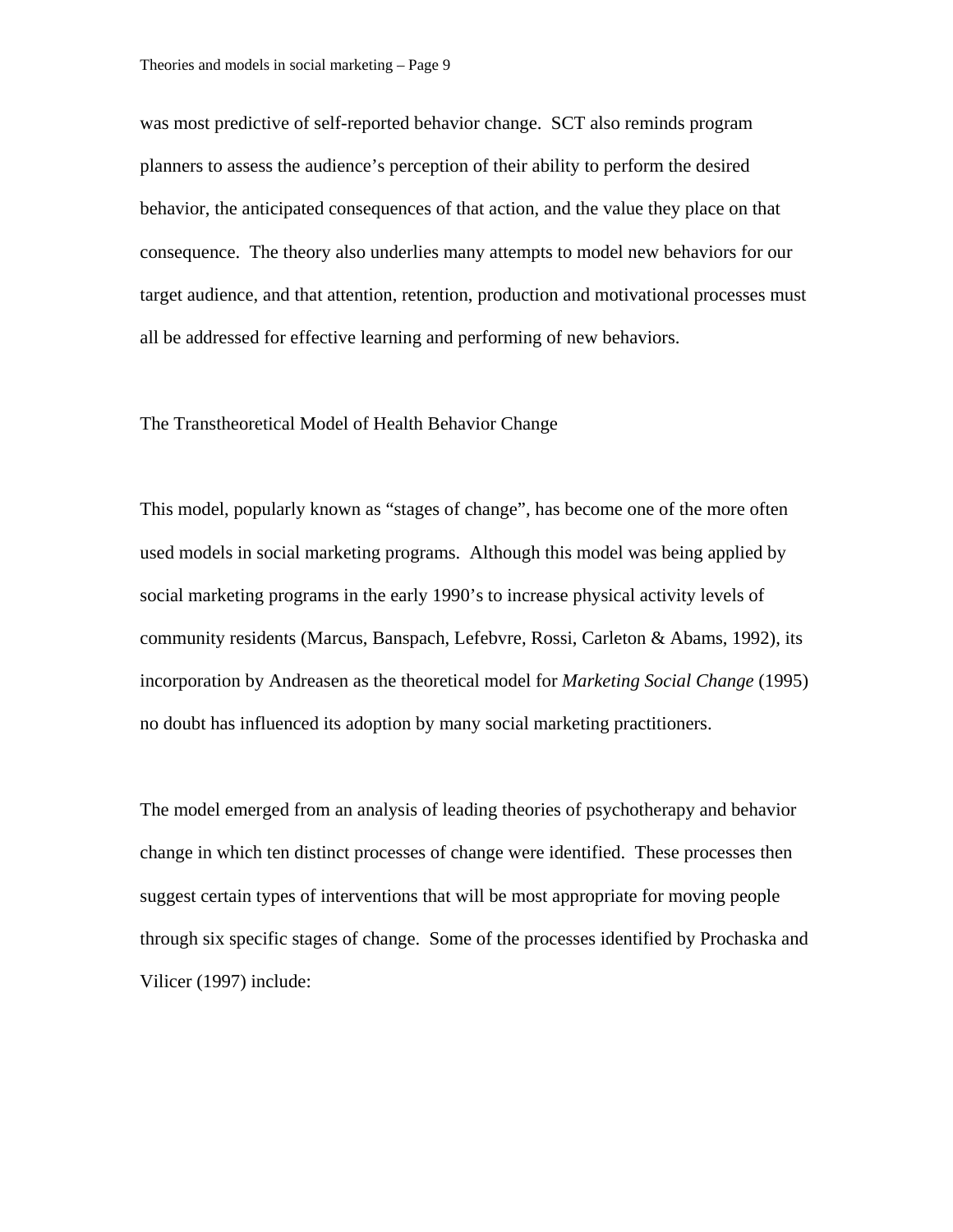- ♦ Consciousness raising: increases awareness of the causes, consequences and cures for a problem behavior. Feedback, education, confrontation and media campaigns are possible intervention modalities.
- ♦ Self-reevaluation: uses assessments of one's self-image with and without a particular unhealthy behavior. Value clarification, healthy role models and imagery techniques can help people move evaluatively.
- ♦ Social liberation: increases the social opportunities or alternatives especially for people already relatively deprived or oppressed. Advocacy, empowerment techniques and policy changes are procedures that can be used to meet these goals.
- ♦ Helping relationships; combines caring, trust, openness, acceptance and support for health behavior change. Strategies such as relationship building, counselor calls and buddy systems can be sources for such support.

The most popular and utilized aspect of the model are the stages themselves. They include:

♦ Precontemplation: people are not intending to take action in the foreseeable future, usually measured as the next six months.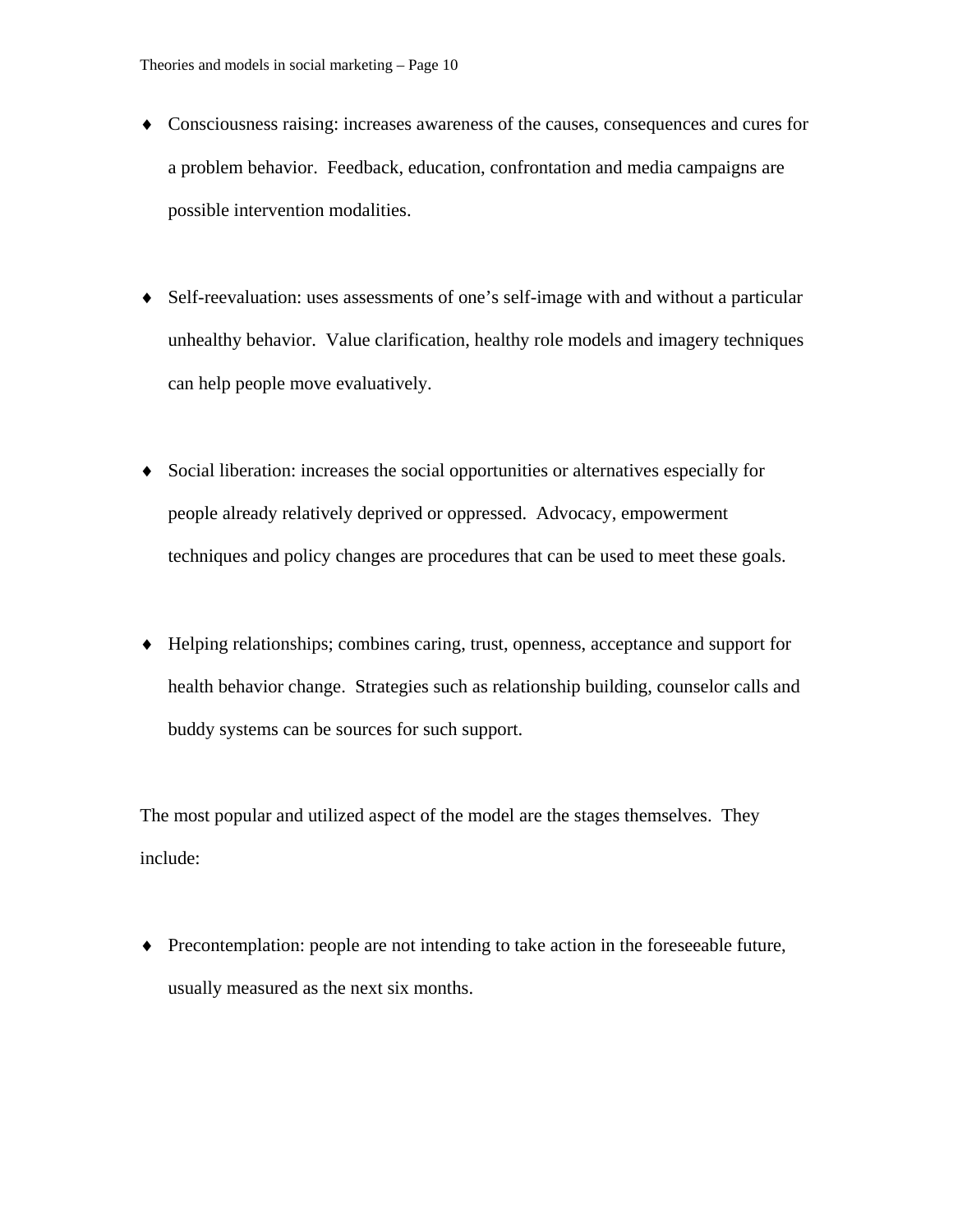- ♦ Contemplation: people in this stage indicate that they are planning to take action (change behavior) within the next six months.
- ♦ Preparation: here people indicate that they will take action in the next month and have a plan of action.
- ♦ Action: at this stage, people have made specific behavioral changes within the past six months.
- ♦ Maintenance: people in this phase are working at preventing relapse and use many of the processes described earlier to help them maintain their changes. This phase lasts anywhere from 6 months to 3 years.
- ♦ Termination: is described as "the stage in which individuals have zero temptation and 100% self-efficacy (Prochaska & Velicer, 1997, p.39)." People in this stage are sure they will not return to their old behavior or habit.

Other concepts in the model include decisional balance (weighing the pros and cons of changing), self-efficacy, and temptation (the role of negative affect or emotional distress, positive social situations and craving). What the model attempts to drive home to social marketers is that relatively few members of a target audience are ready for actionoriented programs, and that more time and energy needs to be directed to moving people out of the earlier stages in which they are "stuck" through attention to other processes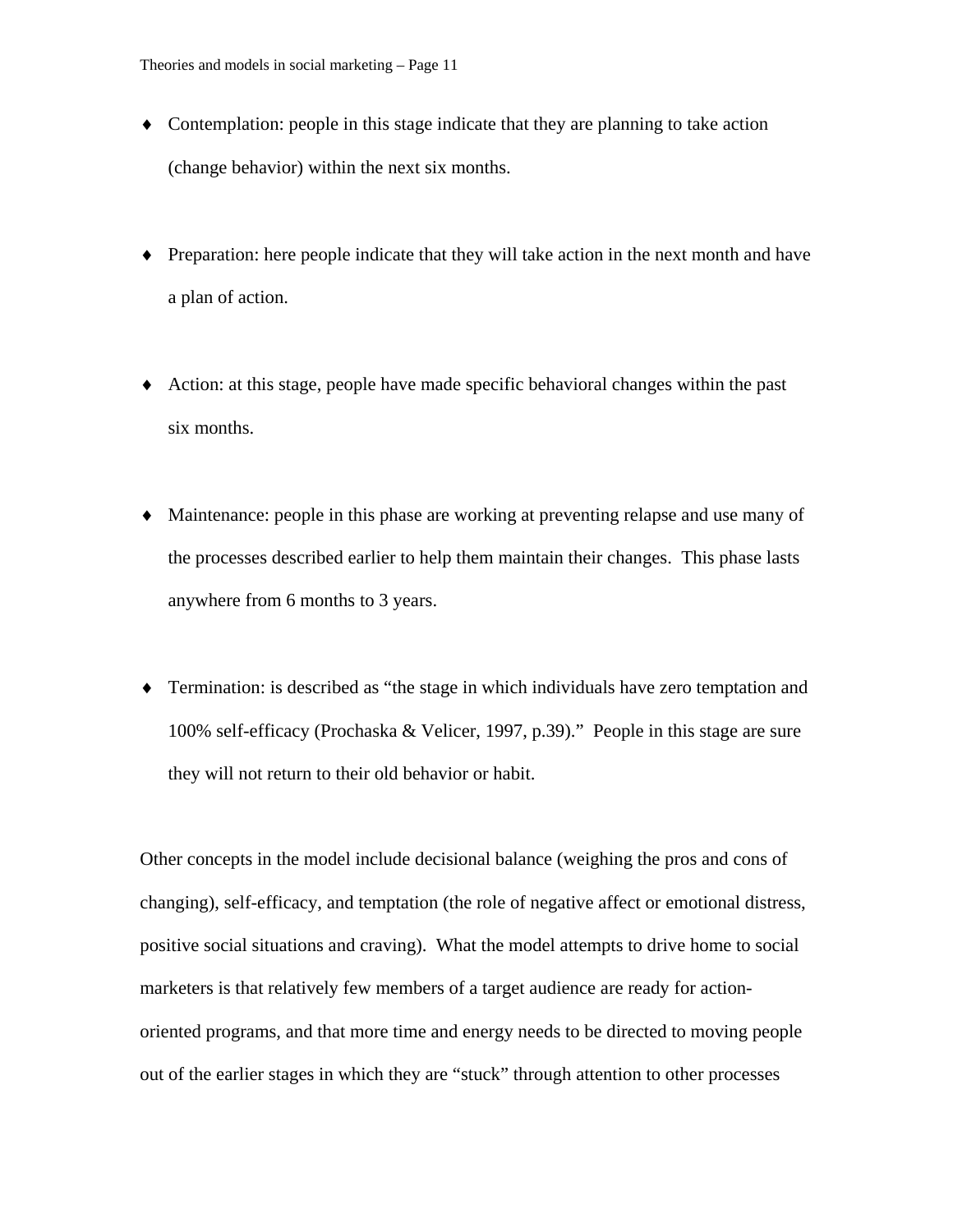(e.g., consciousness raising, social liberation). The research of Prochaska, Velicer and others indicates that people utilize specific processes in specific phases, and that generally speaking, experiential processes (consciousness raising, environmental reevaluation, self-reevaluation and dramatic relief) are most appropriate for people in the precontemplation and contemplation stages. People in the action and maintenance phases are more likely to use behavioral processes such as contingency management, helping relationships, counterconditioning and stimulus control. Matching interventions to the stage a person is in then becomes a critical factor in the effectiveness of the program to lead to behavior change.

Prochaska and Velicer also report on a series of 12 studies looking at how "pros and cons" change as people progress through the stages for a variety of health behaviors. In all cases, the "cons" clearly outnumber the "pros" for changing for people in the precontemplation phase. By the time one is in the contemplation phase, the number of "pros" has increased and surpassed the number of "cons" – which have not changed. Moving from contemplation to action requires that the number of "cons" begins to decrease while the "pros" remain steady or even increase slightly more. The mathematical relationships between "pros and cons" lead the authors to conclude that "pros" must increase twice as much as the "cons" decrease to move someone from precontemplation to action. The implication for social marketers is that perhaps twice as much effort should be spent raising the benefits for change as on reducing perceived costs and barriers.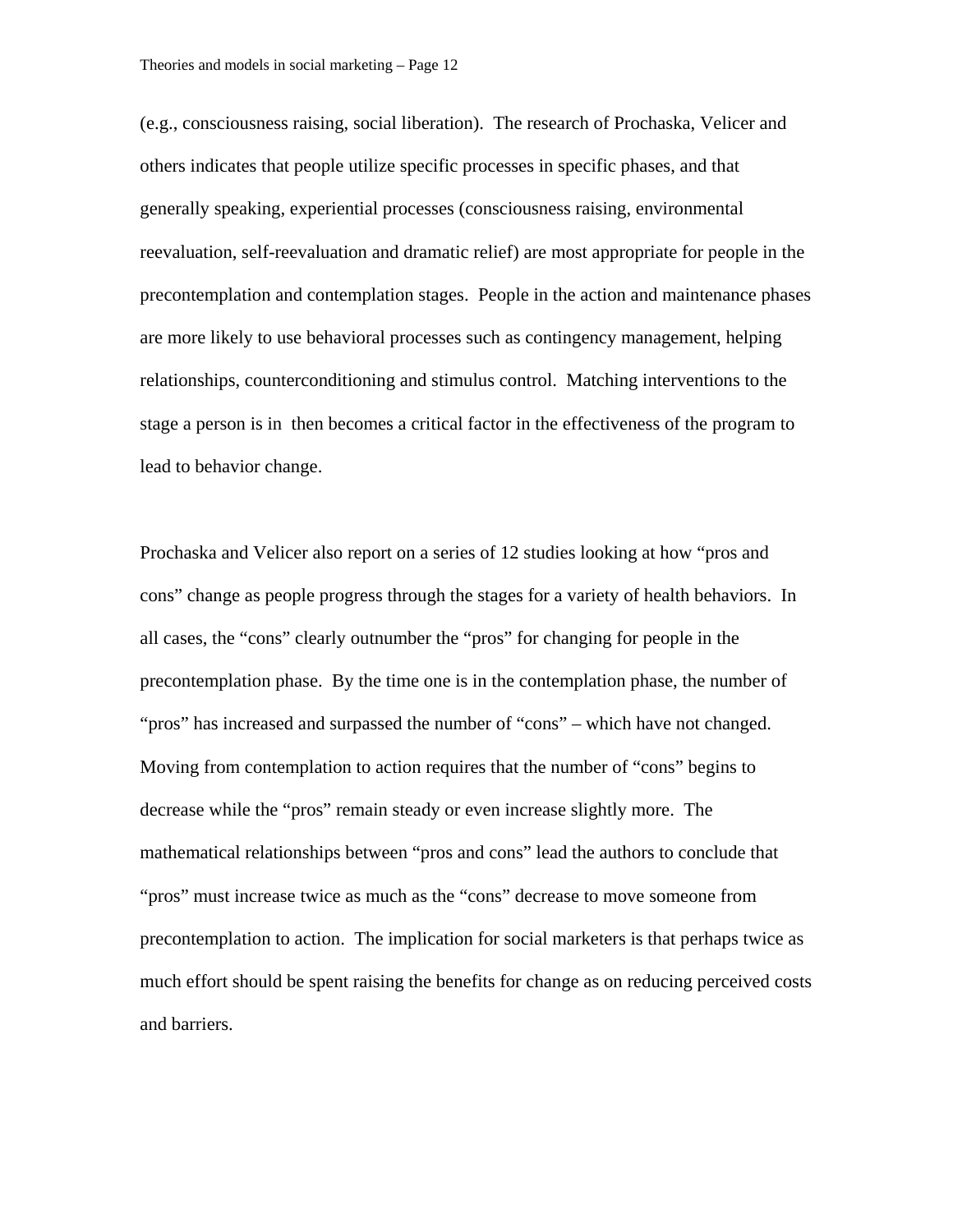# Diffusion of Innovations

What should be one of the more important models for people who are attempting to influence the behavior of large groups of people is diffusion of innovations. Kotler and Roberto (1989) review diffusion of innovations research and its application to social marketing programs. One of the first points they make in this discussion is that there are different types of adopters in every target audience that, based on hundreds of different studies, usually are represented in certain proportions and have unique motivations for adopting a new behavior. These five adopter segments and their motives are:

- ♦ Innovator (2.5%): need for novelty and need to be different
- ♦ Early Adopter (13.5%): recognize the value of adoption from contact with innovators
- ♦ Early Majority (34%): need to imitate or match up with others with a certain amount of deliberateness
- ♦ Late Majority (34%): need to join the bandwagon when they see that the early majority has legitimated the change
- $\triangleleft$  Laggard (16%): need to respect traditions

In other work, Rogers (1983) has gone into great detail as to how these five segments differ with respect to demographics, communication patterns and other variables.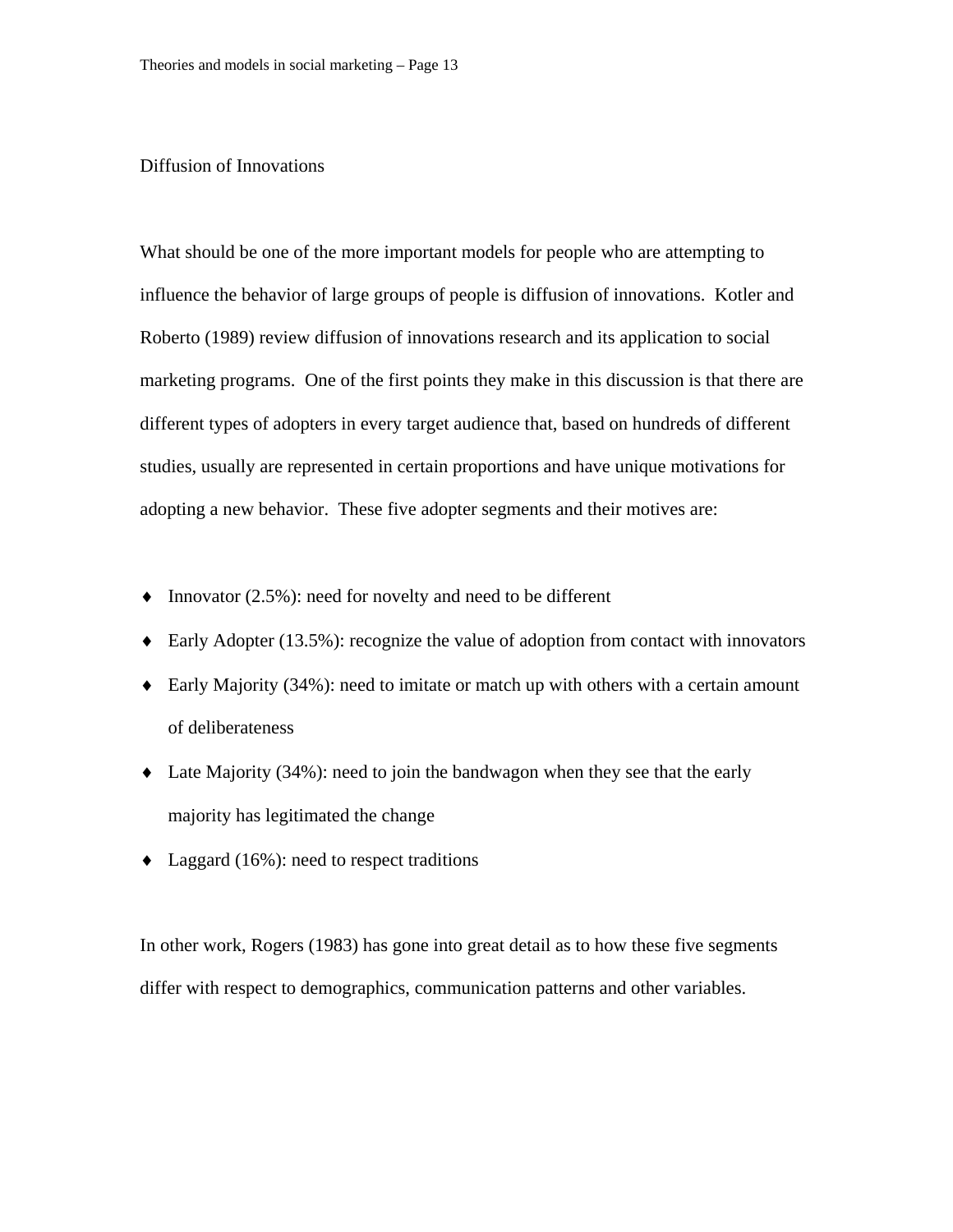A second group of diffusion of innovation concepts centers around the determinants of diffusion's speed and extent (Oldenburg, Hardcastle & Kok, 1997). Some of these attributes include:

- ♦ Relative advantage: is the new behavior better, easier, simpler than what they currently do?
- ♦ Compatibility: does the new behavior fit into the audience's lifestyle, cultural/ethnic beliefs and practices, self-image?
- ♦ Trialability: can the behavior be tried before making a final commitment?
- ♦ Communicability: can the behavior be understood clearly and easily?
- ♦ Risk: can the behavior be adopted with minimal risk and uncertainty?

Rothman, Teresa, Kay and Morningstar (1983) provide the best integrated discussion of how diffusion research influenced the development of a social marketing campaign directed at community mental health workers. Some of their theoretical concerns – that then led to empirical investigations – centered on the notion of "reference group appeals." In their case, the question was how to position the offering: should the benefit be a bureaucratic or agency one (e.g., more efficient operations), a professional one (e.g., improve knowledge and skills) or a community/client one (e.g., it's in their best interest). Their review of diffusion research – especially in organizational settings – led them to quickly conclude that the last appeal (community/client) was likely to be the least effective of the three. As a consequence, they focused their project on the other two.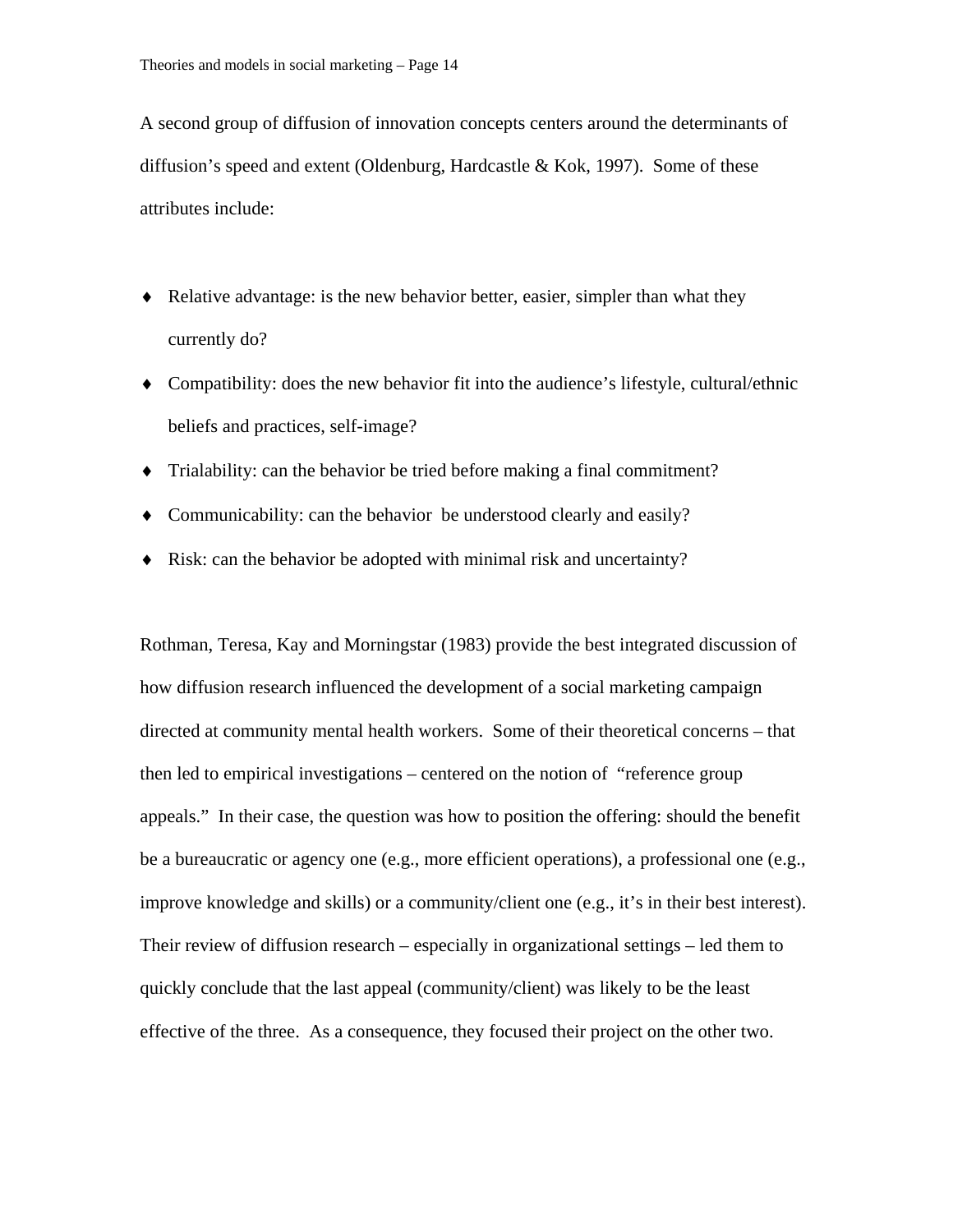Rothman et al also looked at the varying effects of high-intensity, "personal selling" approaches to diffusion/marketing contrasted with a low intensity, "mass communication" one. In their analysis of cost vs. utilization (adoption) patterns, the authors concluded that "…for half the cost, the low-intensity approach resulted in twice the amount of high utilization" (p. 222).

Diffusion of innovations research and concepts offer a tremendous amount of insight for social marketers to use in designing their programs, yet we see very little active discussion of it in social marketing circles (e.g., Andreasen, 1995 does not index the term). Diffusion of innovations has many "big" ideas that, when they meet constrained budgets and short time horizons, may receive short shrift. Basic to the notion of adopter segments, for example, is the implication that you start with one or two segments (innovators and early adopters) and only when adoption is successful with them do you move to the "bigger numbers." Phased approaches over time are often impossible to plan and implement when priorities change and budgets contract and expand with little warning. Yet, other concepts related to how to make adoption happen more quickly and efficiently can be applied in most contexts with minimal impact on resources. As was mentioned at the beginning of this section, the diffusion model is one of the few population-focused ones available to social marketers. While the point can be made that "ultimately" behavior change happens on a individual-by-individual level, diffusion research suggests that there are processes available to us to manage wide-spread behavior change and not leave it to chance (c.f., Redmond's discussion of the diffusion of the adoption of nonsmoking, 1996).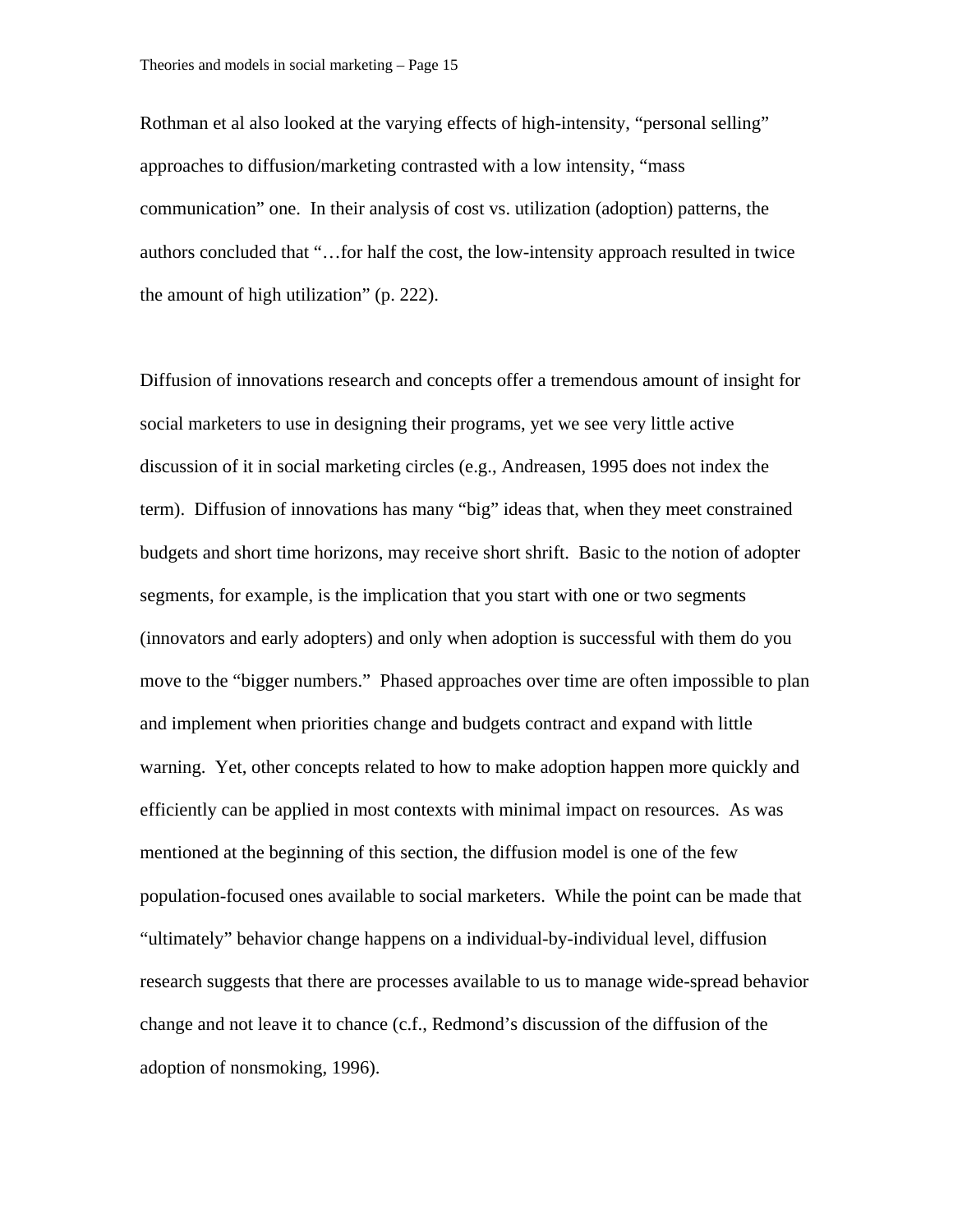### Other theories and models

As was noted at the beginning at this chapter, there are few guides as to what theories and models many social marketers use in planning and implementing social change programs because not enough is written about that aspect of their work. However, several segmentation studies have suggested other possible theories and models, applications of social marketing in non-traditional settings offer another, and on-going social marketing projects focused on specific health behaviors have developed their own models based on their research findings and experience.

Morris, Tabak & Olins (1992) reported on a segmentation analysis of prescription drug information-seeking motives among the elderly. These authors utilized the health belief model, information-seeking research (usually subsumed under the transactional model of stress and coping; see Lerman and Glanz, 1997), information processing models, consumer involvement models, and a typology for consumer motivation. Slater & Flora (1991) reviewed data from the Stanford Five-City Project and identified seven healthy lifestyle segments. Their theoretical approach to segmentation included social cognitive theory, the health belief model, and the theory of reasoned action. In an extension of this work to Hispanic audiences, Williams & Flora (1995) also noted the use of several concepts drawn from the fields of anthropology, advertising research and communications literature.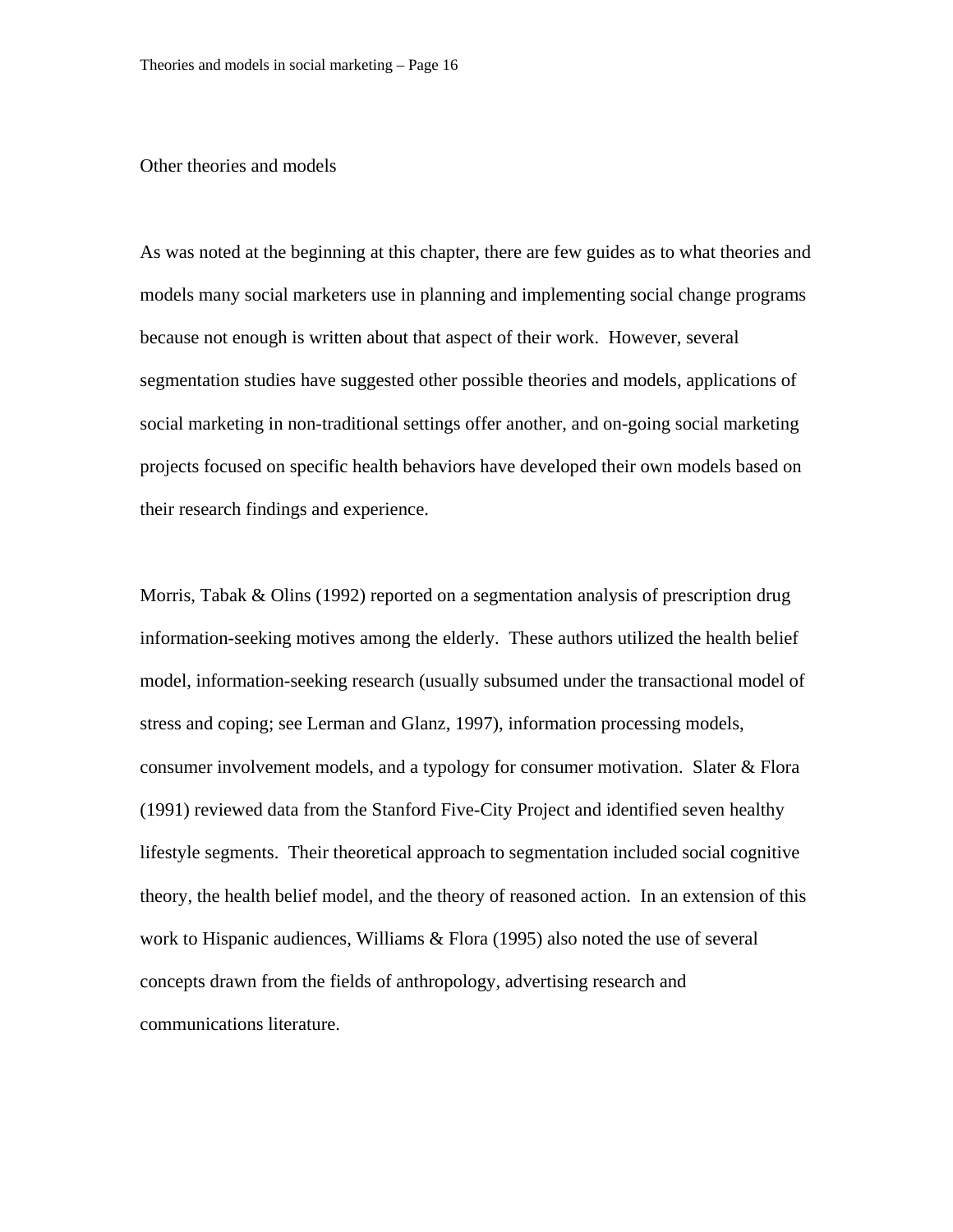Murray & Douglas (1988) have examined the role social marketing could play in the alcohol policy arena. Their analysis of the many potential ways social marketing could be used in helping to shape social policies about alcohol (and to other issues as well) brings to light the political science and public opinion research and theories that could also be employed in designing certain social marketing projects.

 A number of large-scale social marketing programs were conducted in community settings in which community organization theories played a role in program development and implementation. Some examples include the Stanford Five-City Project (Farquhar, Maccoby & Solomon, 1984) and the Pawtucket Heart Health Program (Lefebvre, Lasater, Carleton & Peterson, 1987). McKee (1992) discusses several different programs that have combined social marketing with social mobilization strategies; Lefebvre (1990) has outlined how social marketing can be used to facilitate institutionalization, or long-term sustainability, of community-based programs; and Bryant and colleagues (1999) have combined community organization theories and social marketing principles into a "Community-Based Prevention Marketing" model. As many social marketing programs are developed by state and local agencies, we can expect that even more work along these lines will help push our understanding of how to effectively engage and leverage "the community" to achieve social change objectives.

Piotrow, Kincaid, Rimon & Rinehart (1997) summarize their 25 years of work in reproductive health and family planning overseas. They have developed a theoretical framework, based on their experience, termed "Steps to Behavior Change (SBC)." As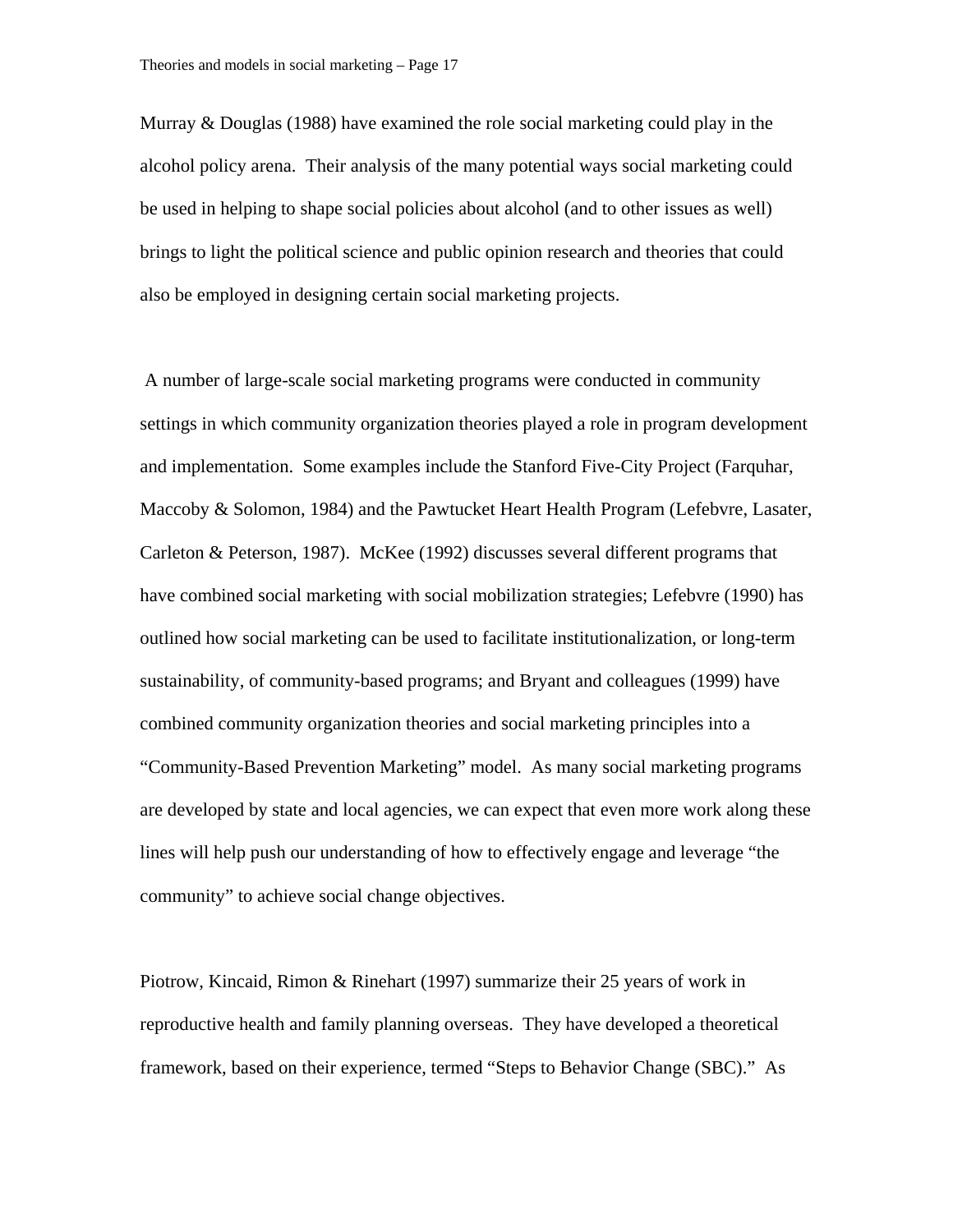they describe it, the SBC "is an adaptation of diffusion of innovations theory and the input/output persuasion model, enriched by social marketing experience and flexible enough to use other theories within each of the steps, or stages, as appropriate (p. 21)." The five major stages include knowledge, approval, intention, practice and advocacy, each with three "steps" subsumed under it (e.g., can name family planning methods and/or sources of supply, approves of family planning, intends to consult a provider, chooses a method and begins family planning use, and advocates practice to others). Other theoretical models they mention include social cognitive theory; theory of reasoned action; social influence, social comparison and convergence theories; theories of emotional response; and the cultivation theory of mass media.

## Conclusion

Trying to depict what theories and models social marketers use in designing and implementing programs is a daunting task. Social marketers who have advanced degrees, and thus have studied "theories," may be using this knowledge in an *a priori* fashion to influence decisions from what problem to tackle, how to segment audiences, what program objectives should be, which target audiences to choose and how to characterize them, what questions to ask in formative research activities, how to develop program strategies and tactics, which ones to choose, how to go about developing and testing them, how to organize and manage the implementation/distribution process, which message may beat resonate with the target audience, what benefits and barriers are most in need of attention, and how do we best promote our messages, products and services (to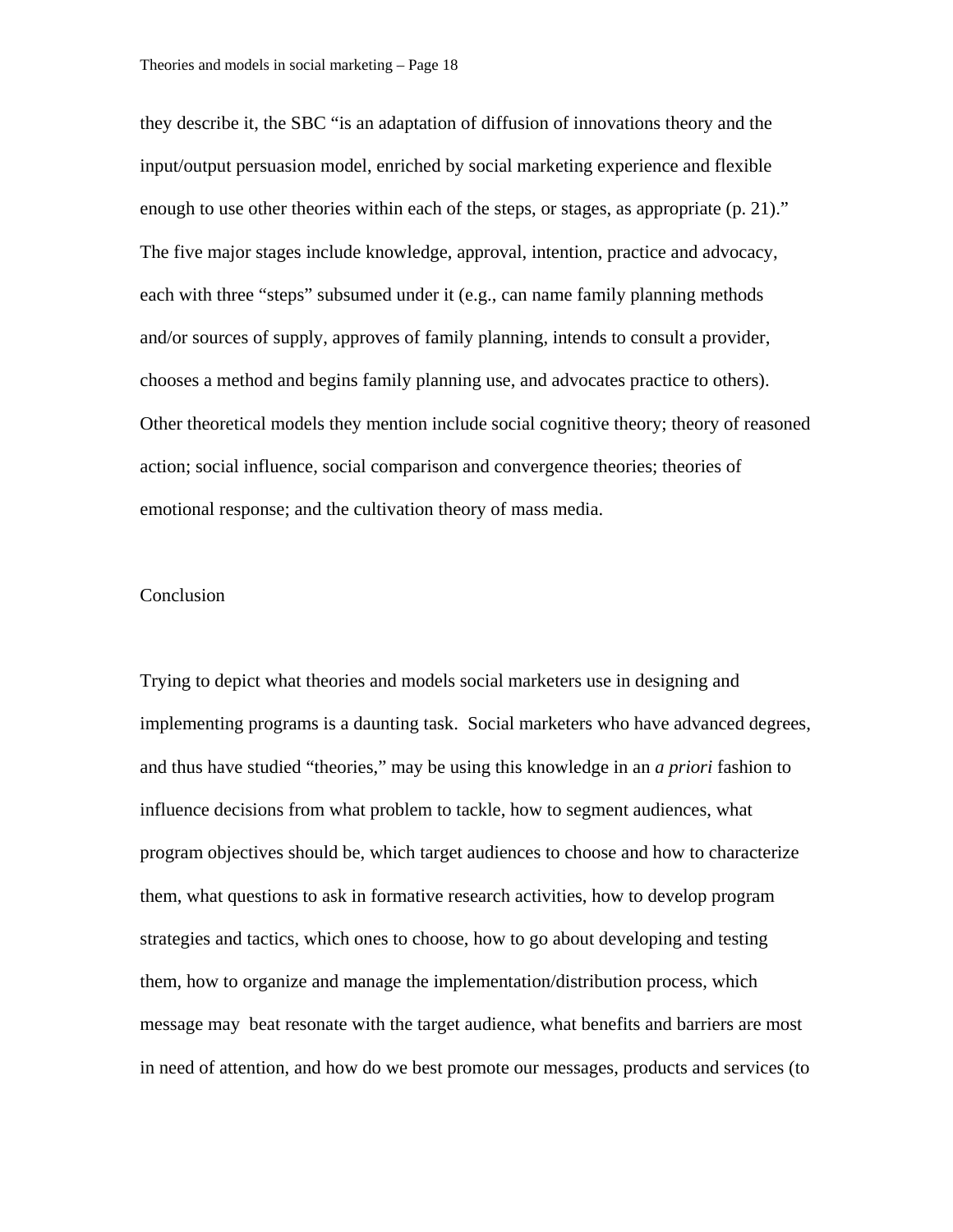list just a few key decision points). My suspicion in that in 20% of cases this is a conscious process. To go back to Walsh et al (1993), who conducted more than 30 interviews with leading social marketers, one of their conclusions was that "professional social marketers tend to be broadly eclectic and intuitive thinkers in their use of available theory."

Another disquieting finding is that there is little understanding of when social marketers are using "theory", "models", or the results of specific research studies. There is also the question of whether they know what is a "theory" versus a "model." While there are indications of models ascending to theory status (for example, people referring to "diffusion theory" or "stages of change theory"), what appears to be happening is that social marketers are more "model-based" (stages of change being the most popular at this particular moment) and that there is some theory (model)-creep (i.e., one model or theory is applied regardless of whether the situation or previous research supports its application).

 When behavior change theories are employed, they are used in a context of changing an individual's behavior. Although this objective is a bottom-line focus for many social marketers, the promise of social marketing over other approaches to social change is its overall focus on influencing population groups to achieve social change objectives. Yet, aside from the diffusion of innovations model, we see no evidence of "population-based" theories and models being reflected in social marketing literature or discourse.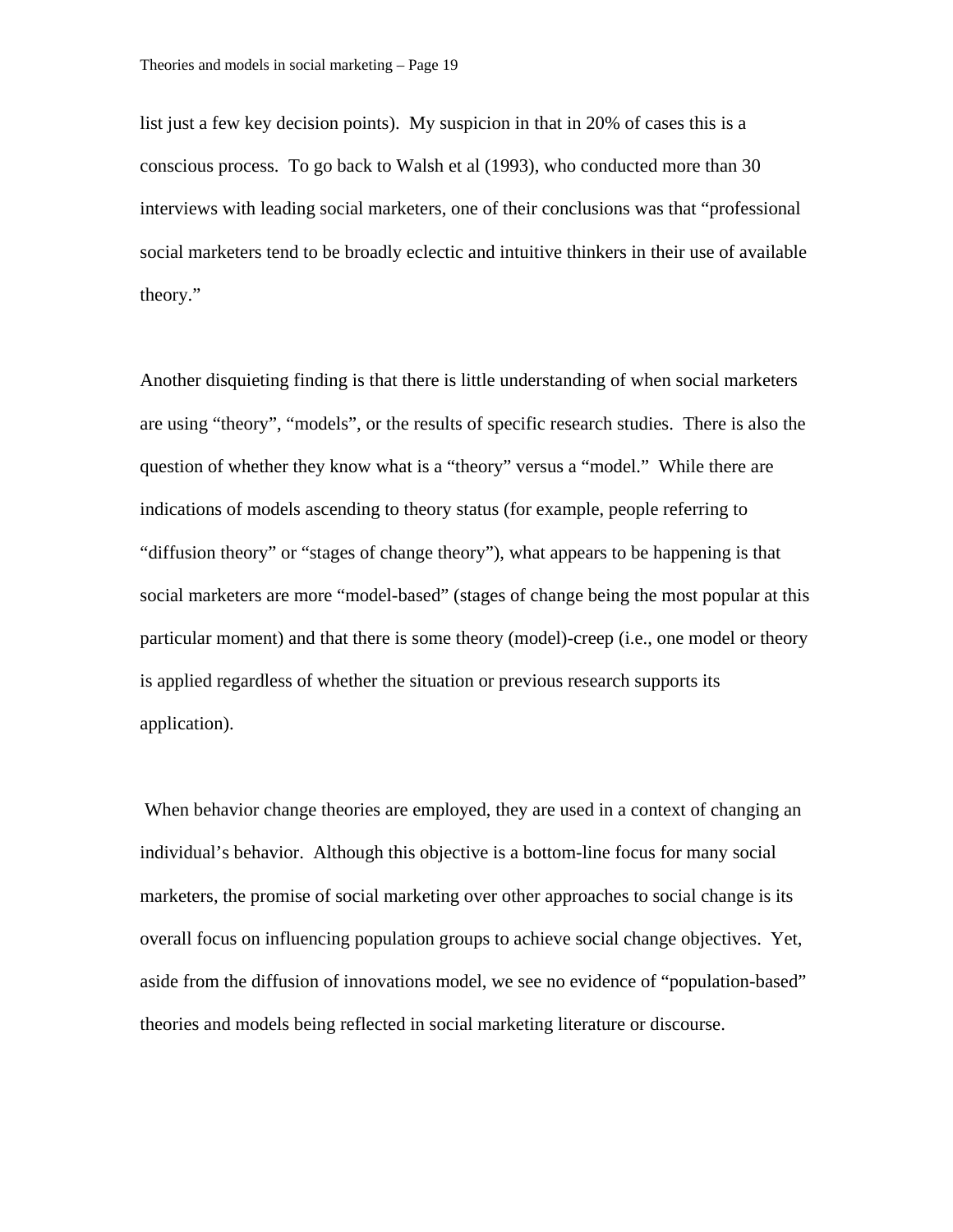Behavior change is a complex process and there are dozens of theories and models to choose from to meet social marketing objectives. Too much attention seems to be given to individual theories of change in the published literature. Social marketing is not an alternative to individual behavior change strategies, but a process to increase the prevalence of specific behaviors among target audiences (Lefebvre, Lurie, Goodman, Weinberg & Loughrey, 1995). Social marketers need to expand their knowledge and use of divergent theoretical frameworks as the situation dictates. Winett (1995) demonstrated one approach to integrating social marketing constructs with behavioral theories. In examining the "4Ps," he argued that various theories might be most appropriate for thinking through each component.

| Variable  | Theory                              |
|-----------|-------------------------------------|
| Product   | Diffusion theory                    |
|           | Stages of change                    |
| Price     | Behavior analysis                   |
|           | Social Cognitive Theory             |
| Promotion | Theory of Reasoned Action           |
|           | <b>Health Belief Model</b>          |
|           | <b>Protection Motivation Theory</b> |
|           | Social Cognitive Theory             |
|           | <b>Behavior Analysis</b>            |
| Place     | <b>Public Health</b>                |
|           | Ecological                          |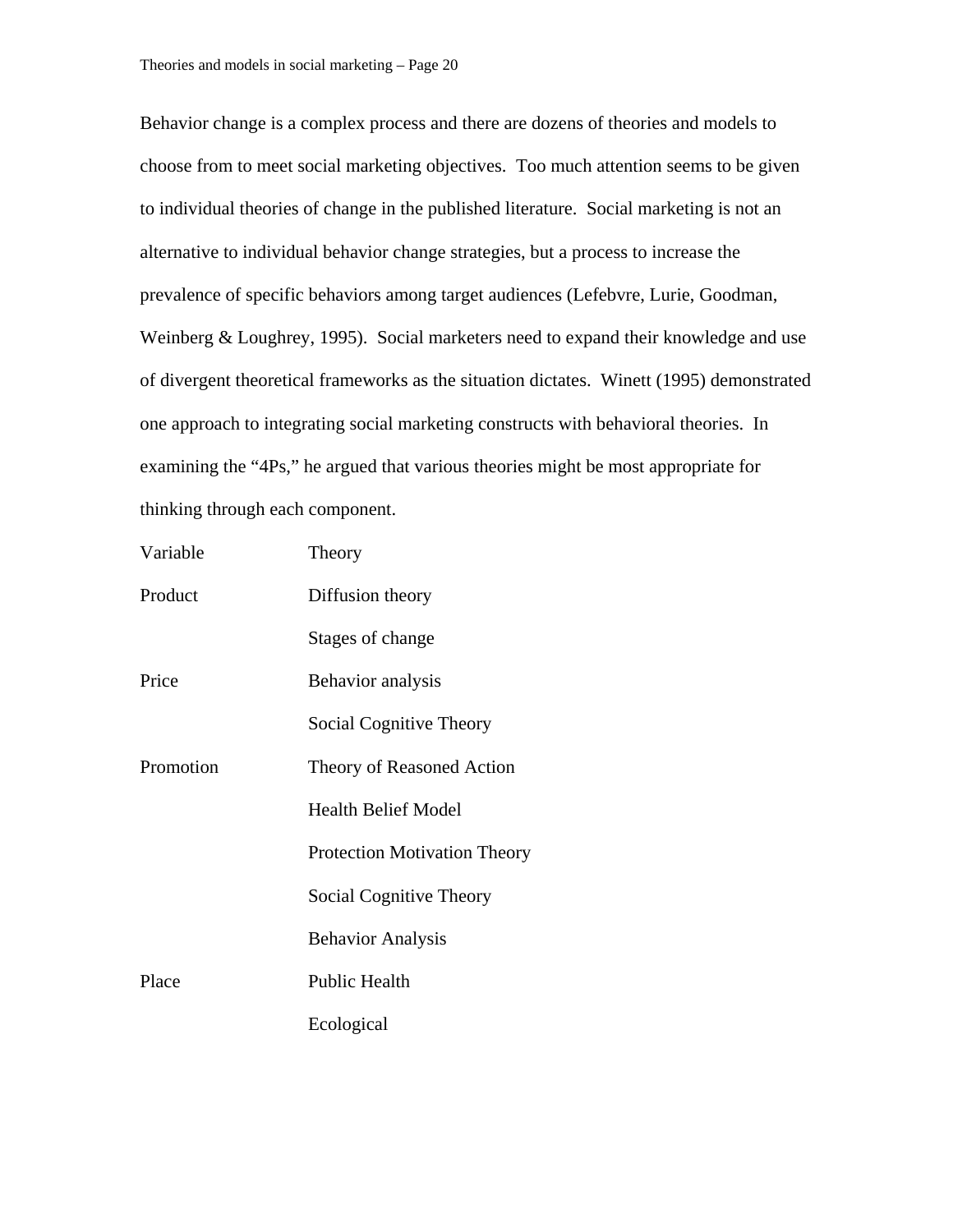In his discussion of this integrative approach Winett also notes that most of the behavioral theories seem to focus predominantly on the "Promotion" elements of the marketing mix. His suggestion, and one echoed here, is that perhaps more attention needs to given to theoretical models that might add insight to other elements of the marketing process and marketing mix.

Social change is an enormous undertaking and to paraphrase a graduate advisor, "The one with the biggest toolbox wins." Using multiple theories and models that fit or explain the behavior and situation one is challenged with, including not only the ones discussed here, but also motivational theories to inform message development, social networks theories to inform message dissemination, organizational development and business-to-business marketing models to inform coalition and partnership development and management, political theories and agenda-setting research to inform policy initiatives, cross-cultural theories to inform international social marketing efforts, among others, are what the profession of social marketers needs to aspire to be to meet both the personal and social goals of "doing good."

## References

Andreasen, Alan R. Marketing Social Change (1995). San Francisco: Jossey-Bass Publishers.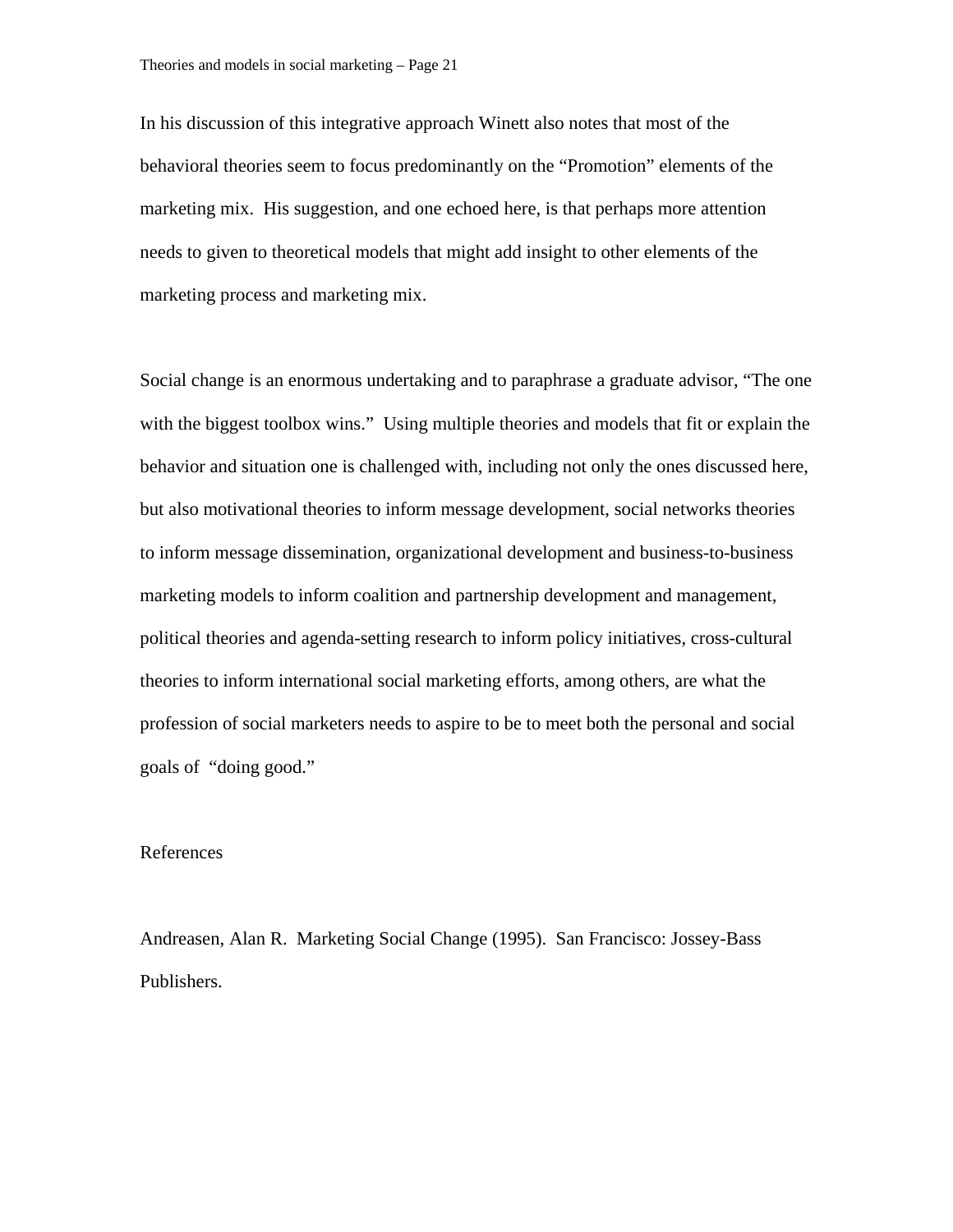Baranowski, Tom, Cheryl L. Perry and Guy S. Parcel (1997), "Social Cognitive Theory," in Health Behavior and Health Education  $(2^{nd}$  ed), Karen Glanz, F.M. Lewis and B.K. Rimer, eds, San Francisco: Jossey-Bass Publishers, 153-178.

Bryant, Carol A., Melinda S. Forthofer, Kelli McCormack Brown and Robert J. McDermott (1999), "Community-Based Prevention Marketing," Social Marketing Quarterly, 5(3), 54-59.

Elliott, Barry J. (1991) "A Re-Examination of the Social Marketing Concept," Unpublished Master's Thesis, Sydney, University of New South Wales.

Janz, Nancy K. and Marshall H. Becker (1984), "The Health Belief Model: A Decade Later," Health Education Quarterly, 11, 1-47.

Farquhar, John W., Nathan Maccoby and Douglas S. Solomon (1984), "Community Applications of Behavioral Medicine," in Handbook of Behavioral Medicine, W. Doyle Gentry, ed, New York: The Guilford Press, 437-478.

Glanz, Karen, Frances Marcus Lewis and Barbara K. Rimer, eds. Health Behavior and Health Education  $(2^{nd}$  ed; 1997). San Francisco: Jossey-Bass Publishers.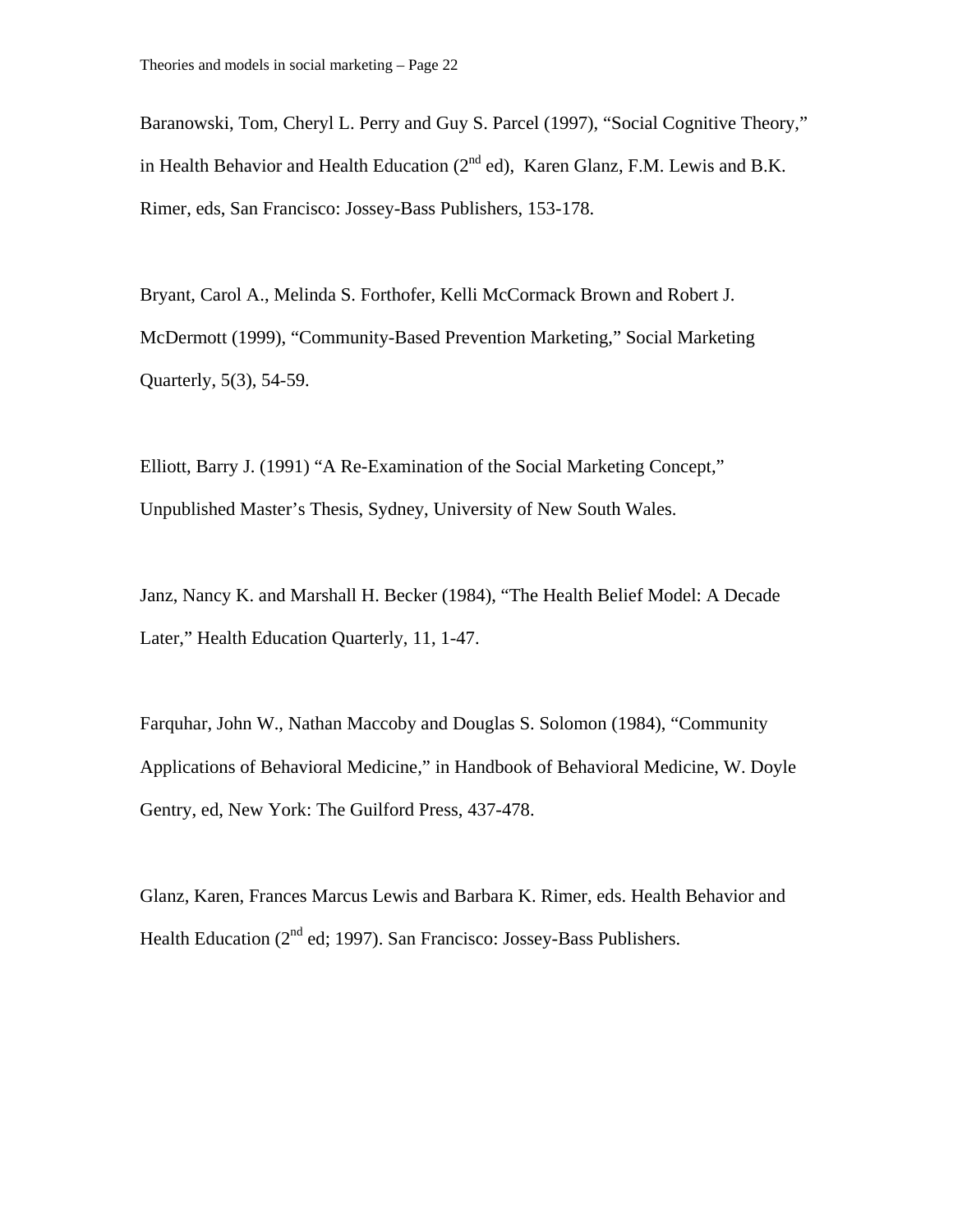Gries, Julie A., David R. Black and Daniel C. Coster (1995). 'Recruitment to a University Alcohol Program: Evaluation of Social Marketing Theory and Stepped Approach Model," Preventive Medicine, 24, 348-356.

Kotler, Phillip and Eduardo L. Roberto. Social Marketing (1989). New York: The Free Press.

Lerman, Caryn and Karen Glanz (1997), "Stress, Coping and Health Behavior," in Health Behavior and Health Education  $(2^{nd}$  ed), Karen Glanz, F.M. Lewis and B.K. Rimer, eds, San Francisco: Jossey-Bass Publishers, 113-138.

Lefebvre, R. Craig (1990), "Strategies to Maintain and Institutionalize Successful Programs: A Marketing Framework," in Health Promotion at the Community Level, Neil Bracht, ed., Newburg Park, CA: Sage.

Lefebvre, R. Craig and June A. Flora (1988), "Social Marketing and Public Health Intervention," Health Education Quarterly, 15, 299-315.

Lefebvre, R. Craig, Thomas M. Lasater, Richard A. Carleton, and Gussie Peterson (1987), "Theory and Delivery of Health Programming in the Community: The Pawtucket Heart Health Program", Preventive Medicine, 16, 80-95.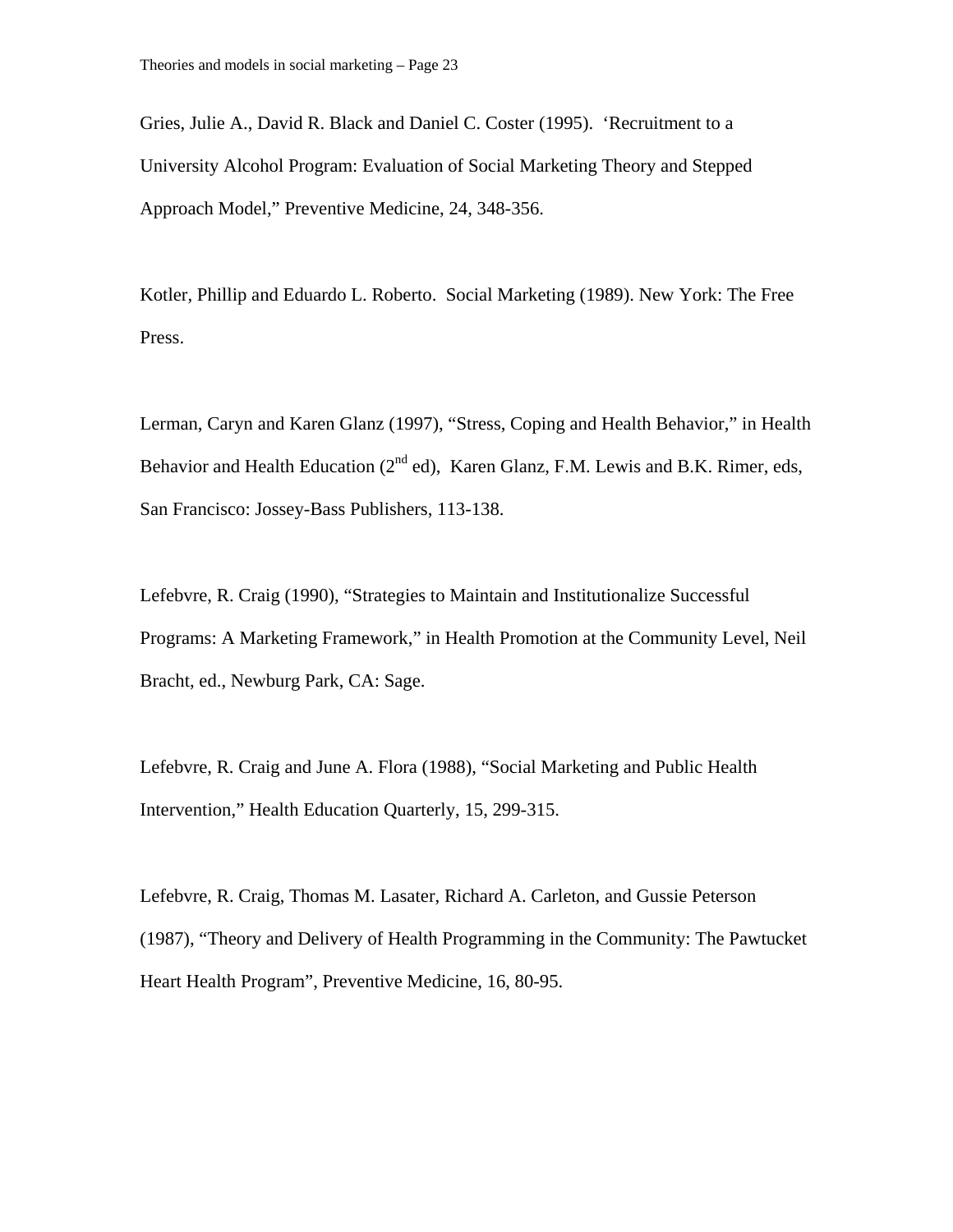Lefebvre, R. Craig, Deborah Lurie, Laura Saunders Goodman, Linda Weinberg and Kathleen Loughrey (1995). "Social Marketing and Nutrition Education: Inappropriate or Misunderstood?" Journal of Nutrition Education 27 (3), 146-150.

Lefebvre, R.C., Carol Olander and Elyse Levine (1999). "The Impact of Multiple Chaneel Delivery of Nutrition Messages on Student Knowledge, Motivation and Behavior: results from the Team Nutrition Pilot Study," Social Marketing Quarterly 5(3), 90-98.

Lefebvre, R. Craig and Lisa Rochlin (1997) "Social Marketing," in Health Behavior and Health Education ( $2<sup>nd</sup>$  ed), Karen Glanz, F.M. Lewis and B.K. Rimer, eds, San Francisco: Jossey-Bass Publishers, 384-402.

Manoff, Richard K. Social Marketing (1985), New York, Praeger.

Marcus, Bess H., Stephen W. Banspach, R. Craig Lefebvre, Joseph S. Rossi, Richard A. Carleton and David b. Abrams (1992), "Using the Stages of Change Model to Increase the Adoption of Physical Activity Among Community Participants," American Journal of Health Promotion, 6 (6), 424-429.

McKee, Neill, Social Mobilization and Social Marketing in Developing Communities (1992). Panang, Malaysia; Southbound.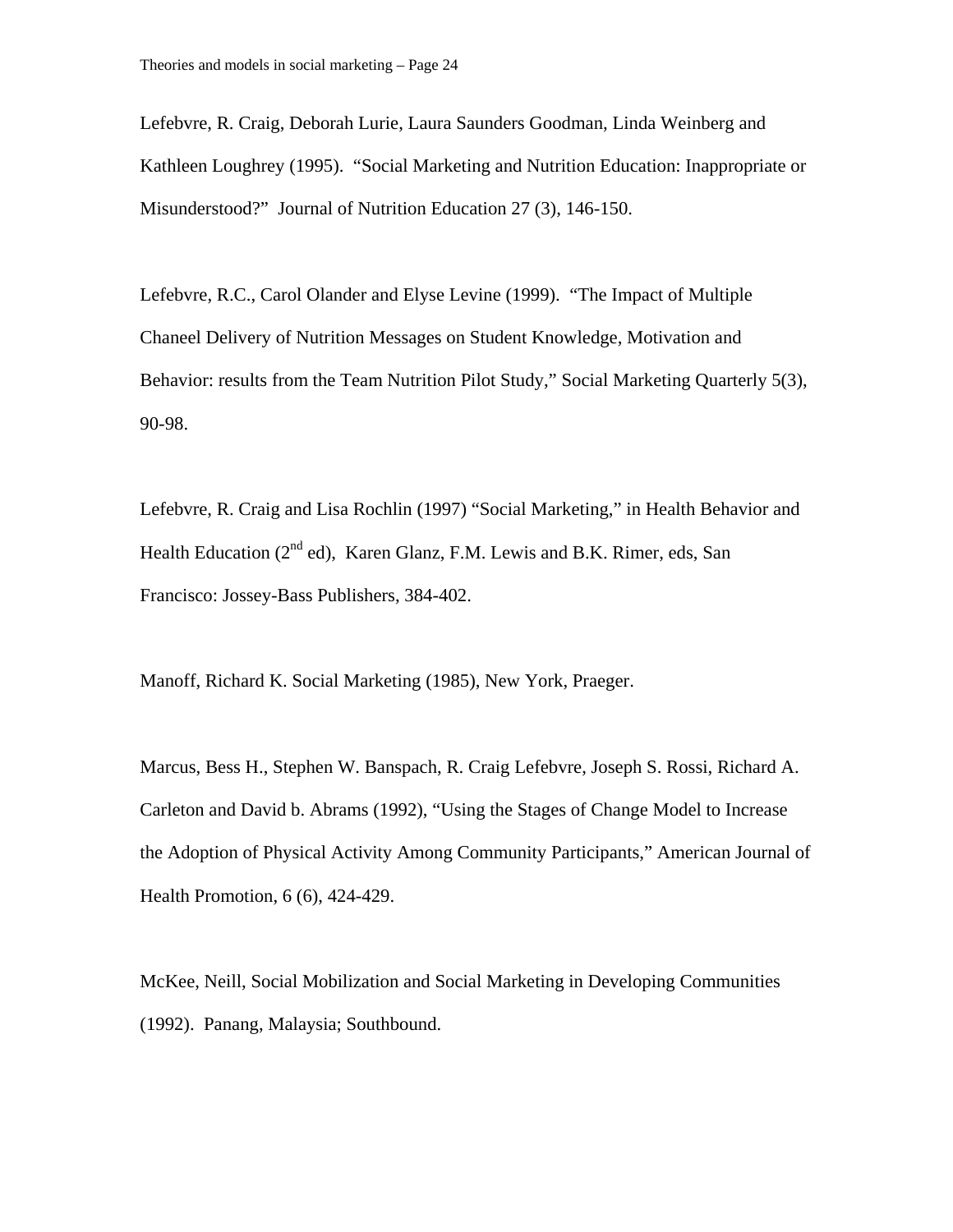Montano, Daniel E., Danuta Kasprzyk and Stephen H. Taplin (1997). "The Theory of Reasoned Action and the Theory of Planned Behavior," in Health Behavior and Health Education  $(2^{nd}$  ed), Karen Glanz, F.M. Lewis and B.K. Rimer, eds, San Francisco: Jossey-Bass Publishers, 85-112.

Morris, Louis A, Ellen Tabak and Nancy J. Olins (1992), "A Segmentation Analysis of Prescription Drug Information-Seeking Motives Among the Elderly," Journal of Public Policy and Marketing, 11(2), 115-125.

Murray, Glen. G. and Ronald R. Douglas (1988), "Social Marketing in the Alcohol Policy Arena," British Journal of Addiction, 83, 505-511.

Novelli, William D. (1990), "Applying Social Marketing to Health Promotion and Disease Prevention," in Health Behavior and Health Education, Karen Glanz, F.M. Lewis and B.K. Rimer, eds, San Francisco: Jossey-Bass Publishers, 342-369.

Oldenburg, Brian, Deborah M. Hardcastle and Gerjo Kok (1997), "Diffusion of Innovations," in Health Behavior and Health Education( $2^{nd}$  ed), Karen Glanz, F.M. Lewis and B.K. Rimer, eds, San Francisco: Jossey-Bass Publishers, 270-286.

Piotrow, Phylilis Tilson, D. Lawrence Kincaid, Jose G. Rimon II, and Ward Rinehart, Health Communication (1997). Westport, Connecticut: Praeger Publishers.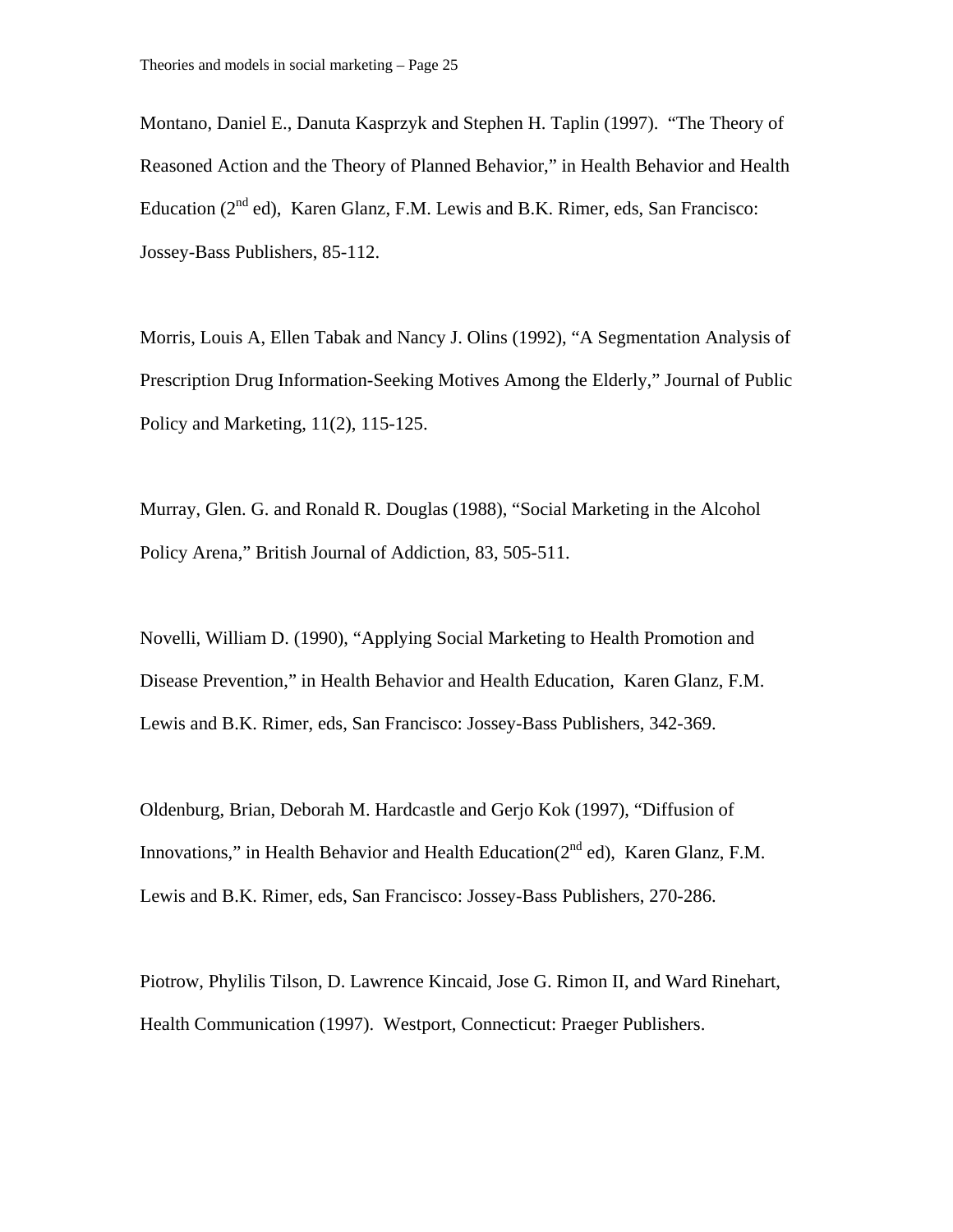Prochaska, James O., and Wayne F. Velicer (1997), "The Transtheoretical Model Of Health Behavior Change," American Journal of Health Promotion, 12 (1), 38-48.

Redmond, William H. (1996), "Product Disadoption: Quitting Smoking as a Diffusion Process," Journal of Public Policy and Marketing, 15 (1), 87-97.

Rogers, Everett M. Diffusion of Innovations (1983), New York: The Free Press.

Rothman, Jack, Joseph G. Teresa, Terrence L Kay and Gershom Clark Morningstar Marketing Human Service Innovations (1983). Beverly Hills: Sage Publications.

Slater, Michael D. and June A. Flora (1991), "Health Lifestyles: Audience Segmentation Analysis for Public Health Interventions," Health Education Quarterly, 18(2), 221-233.

Strecher, Victor J. and Irwin M. Rosenstock (1997). "The Health Belief Model," in Health Behavior and Health Education, Karen Glanz, F.M. Lewis and B.K. Rimer, eds, San Francisco: Jossey-Bass Publishers, 41-59.

Sutton, Sharyn M., George I. Balch and R. Craig Lefebvre (1995), "Strategic Questions for Consumer-Based Health Communication," Public Health Reports, 9, 725-733.

Tomes, Keith (1994). "Marketing and the Mass Media: Theory and Myth," Health Education Research, 9 (2), 165-169.